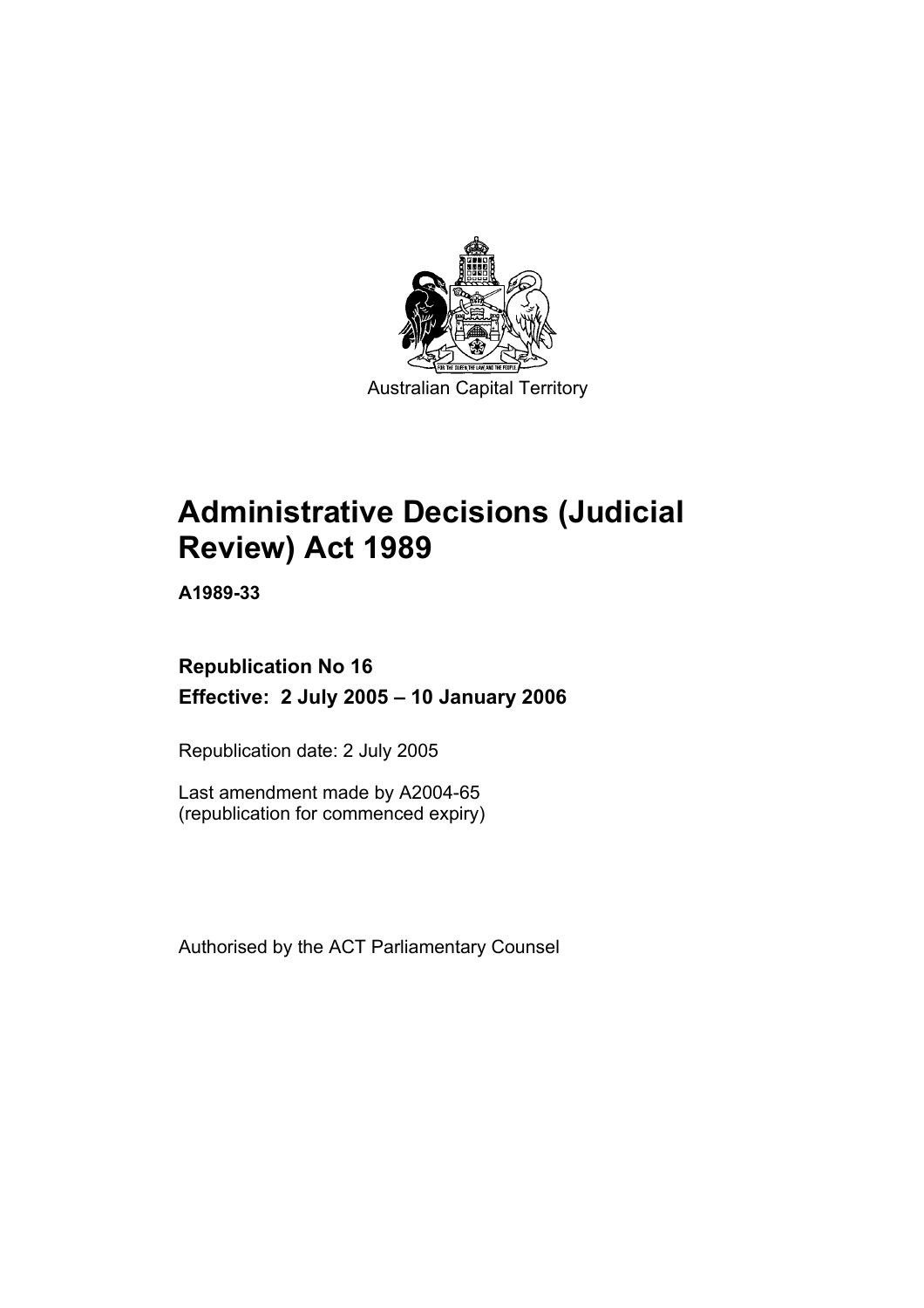# **About this republication**

#### **The republished law**

This is a republication of the *Administrative Decisions (Judicial Review) Act 1989* (including any amendment made under the *Legislation Act 2001*, part 11.3 (Editorial changes)) as in force on 2 July 2005*.* It also includes any amendment, repeal or expiry affecting the republished law to 2 July 2005.

The legislation history and amendment history of the republished law are set out in endnotes 3 and 4.

#### **Kinds of republications**

The Parliamentary Counsel's Office prepares 2 kinds of republications of ACT laws (see the ACT legislation register at www.legislation.act.gov.au):

- authorised republications to which the *Legislation Act 2001* applies
- unauthorised republications.

The status of this republication appears on the bottom of each page.

#### **Editorial changes**

The *Legislation Act 2001*, part 11.3 authorises the Parliamentary Counsel to make editorial amendments and other changes of a formal nature when preparing a law for republication. Editorial changes do not change the effect of the law, but have effect as if they had been made by an Act commencing on the republication date (see *Legislation Act 2001*, s 115 and s 117). The changes are made if the Parliamentary Counsel considers they are desirable to bring the law into line, or more closely into line, with current legislative drafting practice.

This republication does not include amendments made under part 11.3 (see endnote 1).

#### **Uncommenced provisions and amendments**

If a provision of the republished law has not commenced or is affected by an uncommenced amendment, the symbol  $\mathbf{U}$  appears immediately before the provision heading. The text of the uncommenced provision or amendment appears only in the last endnote.

#### **Modifications**

If a provision of the republished law is affected by a current modification, the symbol  $\mathbf{M}$ appears immediately before the provision heading. The text of the modifying provision appears in the endnotes. For the legal status of modifications, see *Legislation Act 2001*, section 95.

#### **Penalties**

The value of a penalty unit for an offence against this republished law at the republication date is—

- (a) if the person charged is an individual—\$100; or
- (b) if the person charged is a corporation—\$500.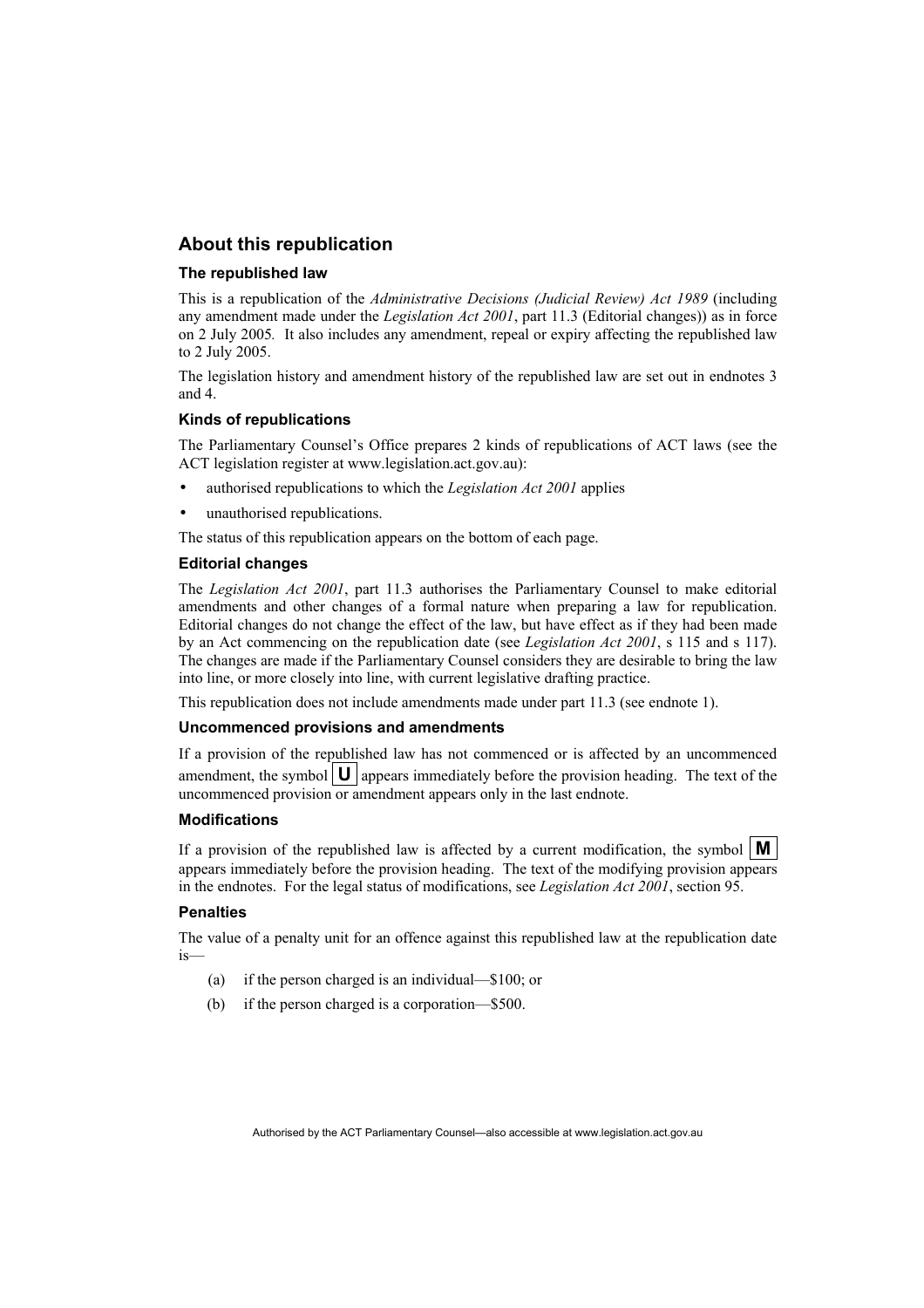

# **Administrative Decisions (Judicial Review) Act 1989**

# **Contents**

|                 |                                                                   | Page       |
|-----------------|-------------------------------------------------------------------|------------|
| 1               | Name of Act                                                       | 2          |
| 3               | Interpretation                                                    | 2          |
| 4               | Act to operate notwithstanding anything in existing laws          | 4          |
| 5               | Applications for review of decisions                              | 5          |
| 6               | Applications for review of conduct related to making of decisions |            |
| 7               | Applications in respect of failures to make decisions             | 9          |
| 8               | Jurisdiction of Supreme Court                                     | 10         |
| 9               | Effect of Act on other rights                                     | 10         |
| 10              | Manner of making applications                                     | 11         |
| 11              | Amendment of documents                                            | 13         |
| 12              | Application to be made a party to a proceeding                    | 13         |
| 13              | Reasons for decision may be obtained                              | 14         |
| 14              | Certain information not required to be disclosed                  | 17         |
|                 |                                                                   |            |
| R <sub>16</sub> | Administrative Decisions (Judicial Review) Act 1989               | contents 1 |
| 02/07/05        | Effective: 02/07/05-10/01/06                                      |            |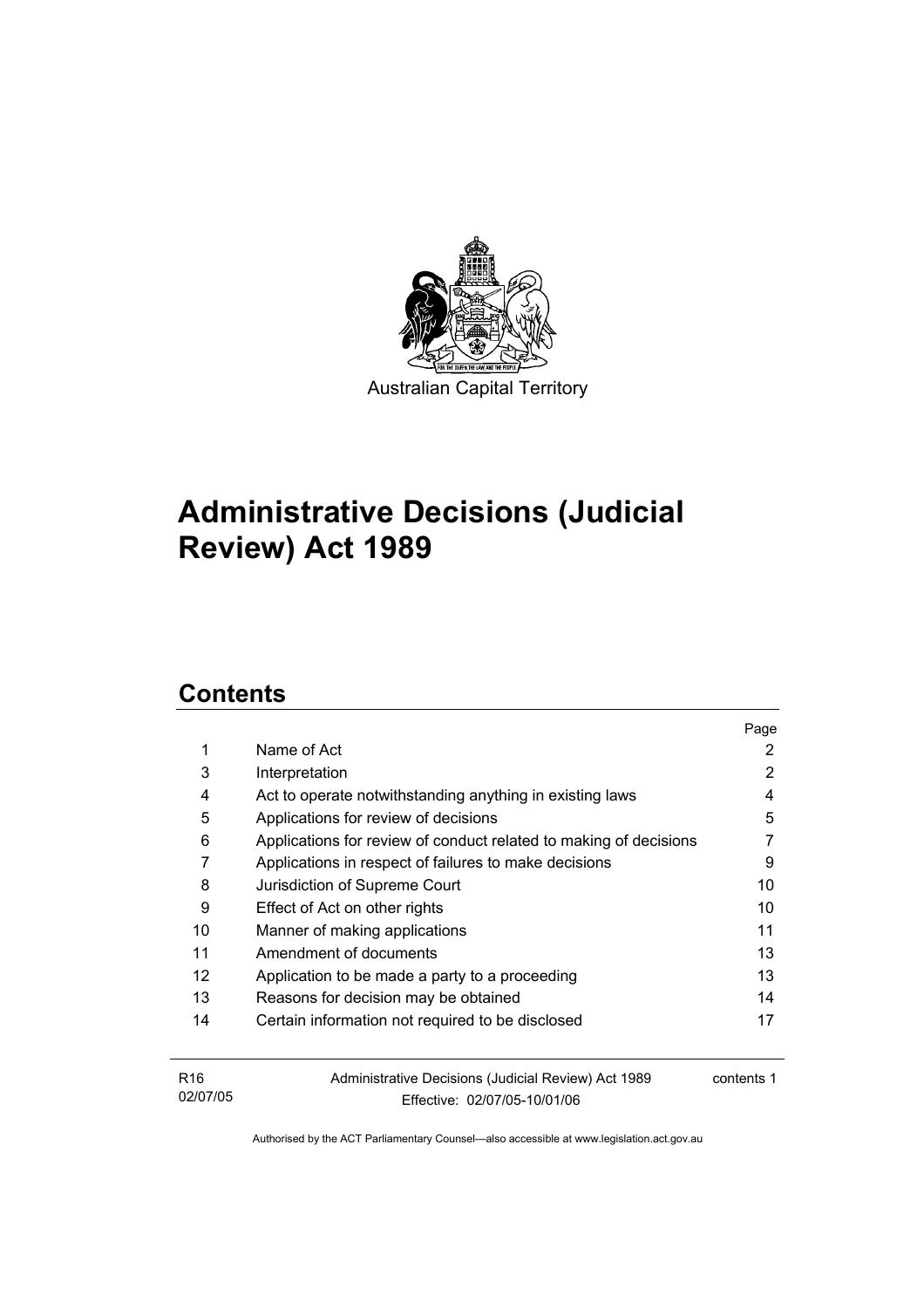| Contents          |                                                                               |      |
|-------------------|-------------------------------------------------------------------------------|------|
|                   |                                                                               | Page |
| 15                | Certification concerning the disclosure of information                        | 18   |
| 16                | Stay of proceedings                                                           | 20   |
| 17                | Powers of the Supreme Court in respect of applications for order of<br>review | 20   |
| 18                | Change in person holding, or performing the duties of, an office              | 21   |
| 19                | Intervention by Minister or Commonwealth                                      |      |
|                   | Attorney-General                                                              | 22   |
| 20                | Act not to apply to certain decisions                                         | 22   |
| 21                | Regulation-making power                                                       | 23   |
|                   |                                                                               |      |
| <b>Schedule 1</b> | Decisions to which this Act does not apply                                    | 24   |
| <b>Schedule 2</b> | Decisions to which section 13 does not apply                                  | 26   |
| <b>Endnotes</b>   |                                                                               |      |
| 1                 | About the endnotes                                                            | 29   |
| 2                 | Abbreviation key                                                              | 29   |
| 3                 | Legislation history                                                           | 30   |
| 4                 | Amendment history                                                             | 34   |
| 5                 | Earlier republications                                                        | 35   |

R16 02/07/05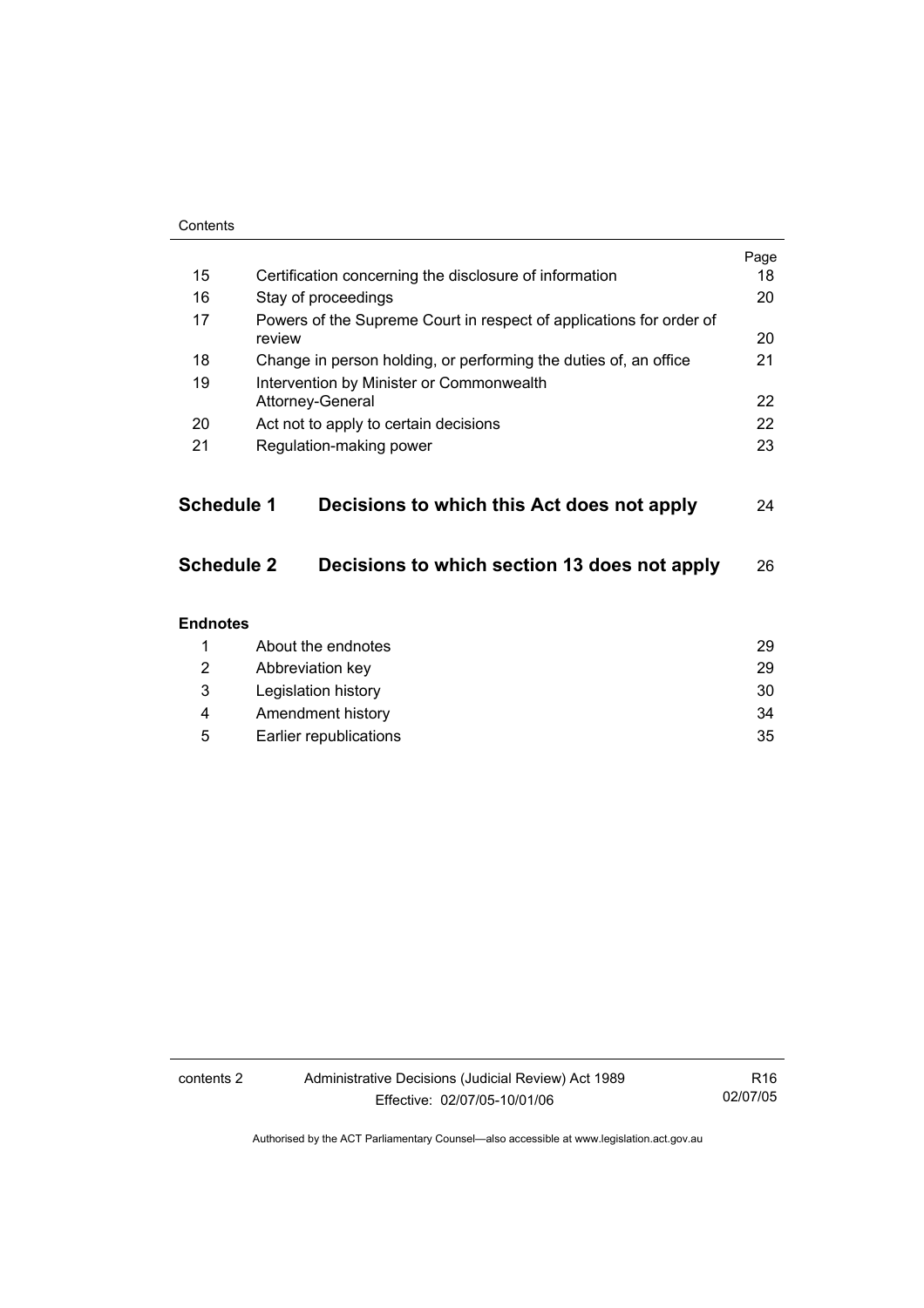

# **Administrative Decisions (Judicial Review) Act 1989**

An Act relating to the review on questions of law of certain administrative decisions

R16 02/07/05

I

Administrative Decisions (Judicial Review) Act 1989 Effective: 02/07/05-10/01/06

page 1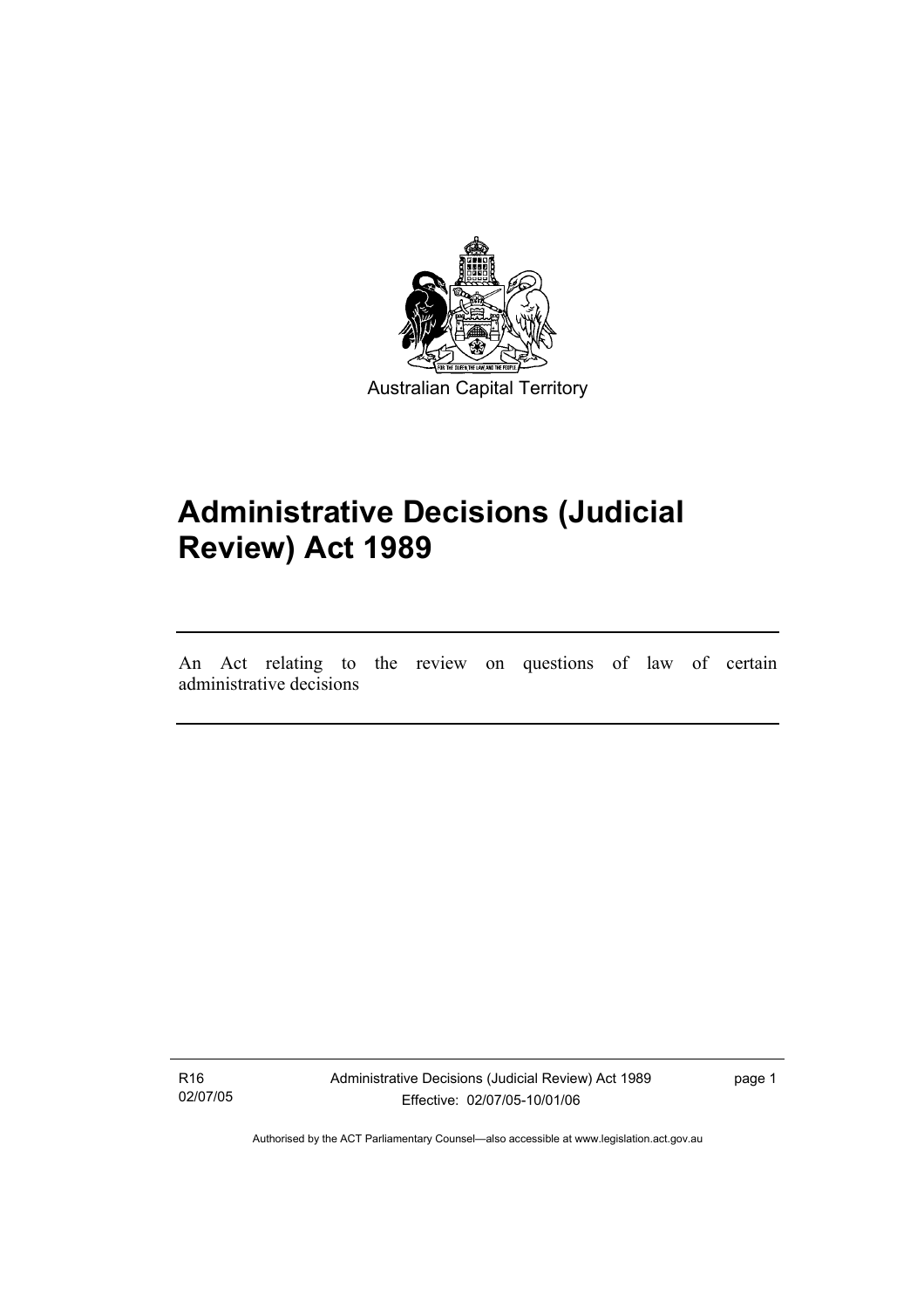# **1 Name of Act**

This Act is the *Administrative Decisions (Judicial Review) Act 1989*.

### **3 Interpretation**

(1) In this Act:

*decision to which this Act applies* means a decision of an administrative character made, proposed to be made or required to be made (whether in the exercise of a discretion or not) under an enactment, other than a decision specified in schedule 1.

*duty* includes a duty imposed on a person in his or her capacity as a public employee.

*enactment* means—

- (a) an Act, or a subordinate law (including part of an Act or of such a law); or
- (b) the *Australian Capital Territory (Planning and Land Management) Act 1988* (Cwlth), part 10, division 5; or
- (c) the *Canberra Water Supply (Googong Dam) Act 1974* (Cwlth).

*failure*, in relation to the making of a decision, includes a refusal to make the decision.

*judge* means a judge of the Supreme Court.

*order of review*, in relation to a decision, in relation to conduct engaged in for the purpose of making a decision or in relation to a failure to make a decision, means an order on an application made under section 5, section 6 or section 7 in respect of the decision, conduct or failure.

*Note 1* A definition applies except so far as the contrary intention appears (see *Legislation Act 2001*, s 155).

| page 2 | Administrative Decisions (Judicial Review) Act 1989 | R <sub>16</sub> |
|--------|-----------------------------------------------------|-----------------|
|        | Effective: 02/07/05-10/01/06                        | 02/07/05        |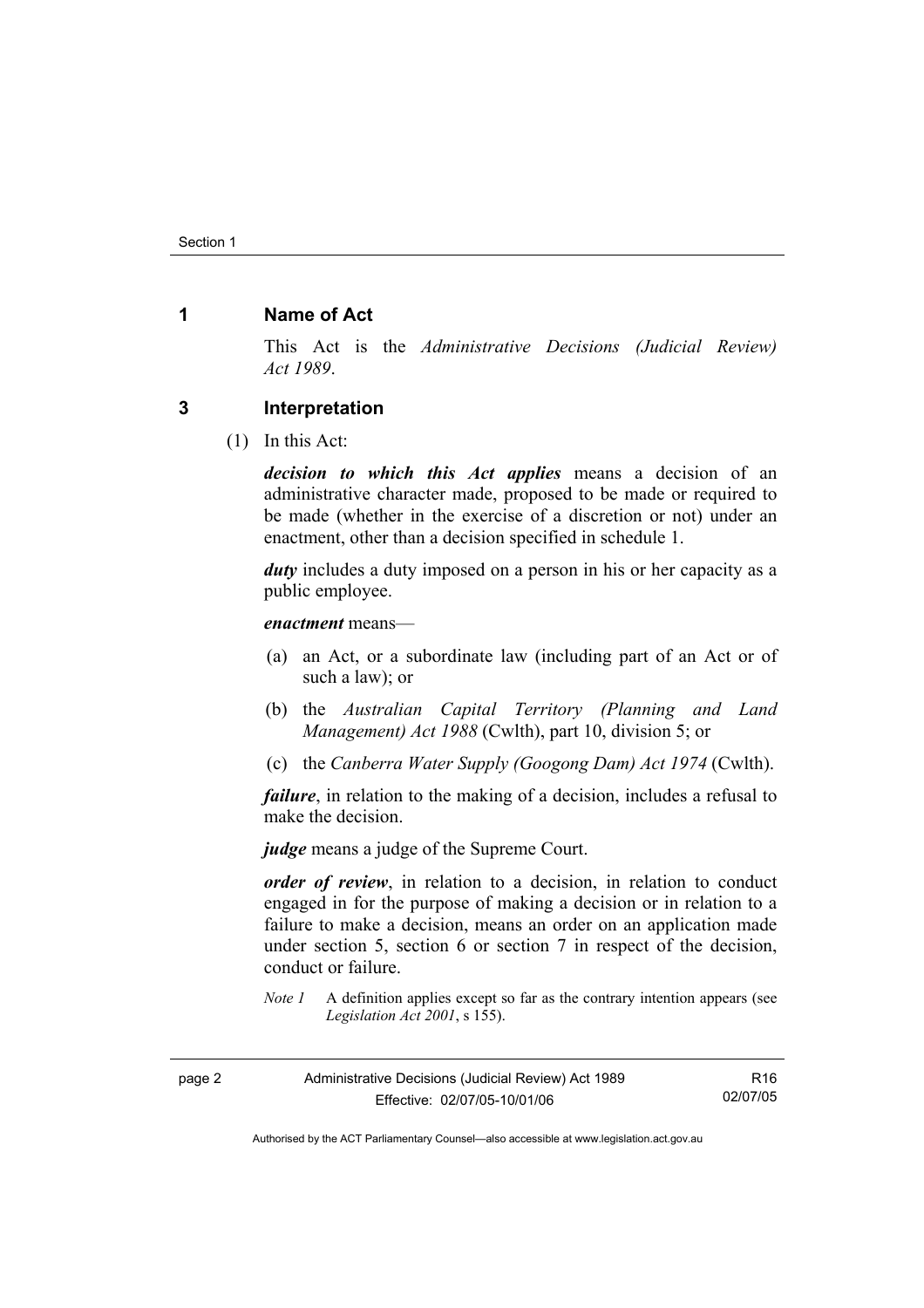- *Note 2* A reference to an Act includes a reference to the statutory instruments made or in force under the Act, including regulations (see *Legislation Act 2001*, s 104).
- (2) In this Act, a reference to the *making* of a decision includes a reference to—
	- (a) making, suspending, revoking or refusing to make an order, award or determination; or
	- (b) providing, suspending, revoking or refusing to provide a certificate, direction, approval, consent or permission; or
	- (c) issuing, suspending, revoking or refusing to issue a licence, authority or other instrument; or
	- (d) imposing a condition or restriction; or
	- (e) making a declaration, demand or requirement; or
	- (f) retaining, or refusing to deliver up, an article; or
	- (g) doing or refusing to do any other act or thing;

and a reference to a *failure to make* a decision shall be construed accordingly.

- (3) Where provision is made by an enactment for the making of a report or recommendation before a decision is made in the exercise of a power under that enactment or under another law, the making of such a report or recommendation shall be taken, for the purposes of this Act, to be the making of a decision.
- (4) In this Act—
	- (a) a reference to a person aggrieved by a decision includes a reference—
		- (i) to a person whose interests are adversely affected by the decision; and
		- (ii) in the case of a decision by way of the making of a report or recommendation—to a person whose interests would

| R <sub>16</sub> | Administrative Decisions (Judicial Review) Act 1989 | page 3 |
|-----------------|-----------------------------------------------------|--------|
| 02/07/05        | Effective: 02/07/05-10/01/06                        |        |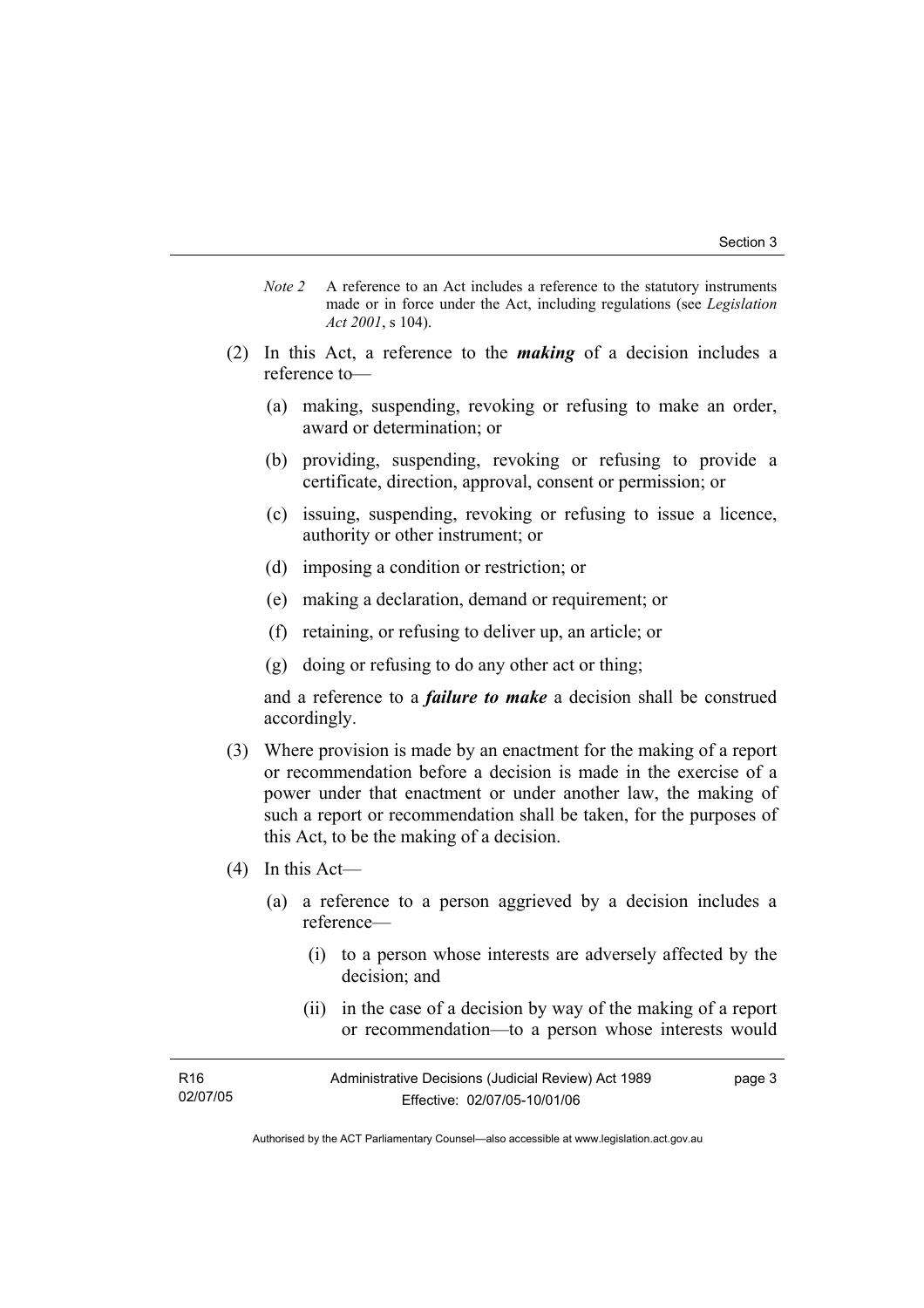be adversely affected if a decision were, or were not, made in accordance with the report or recommendation; and

- (b) a reference to a person aggrieved by conduct that has been, is being, or is proposed to be engaged in for the purpose of making a decision, or by a failure to make a decision, includes a reference to a person whose interests are, or would be, adversely affected by the conduct or failure; and
- (c) a reference to conduct engaged in for the purpose of making a decision includes a reference to the doing of any act or thing preparatory to the making of the decision, including the taking of evidence or the holding of an inquiry or investigation.
- (5) For the purposes of a schedule—
	- (a) a decision made, proposed to be made or required to be made by a person acting as the delegate of another person, or by a person otherwise lawfully authorised to act on behalf of another person, shall be taken to be a decision by that other person; and
	- (b) a decision made, proposed to be made or required to be made by a person for the time being acting in, or performing any of the duties of, an office or appointment shall be taken to be a decision by the holder of that office or appointment.
- (6) Where a person has nominated an address in Australia at which documents may be served on the person, a document or statement that is required by this Act to be given to the person may be sent to that address.

# **4 Act to operate notwithstanding anything in existing laws**

This Act has effect notwithstanding anything contained in any enactment in force at the commencement of this Act.

R16 02/07/05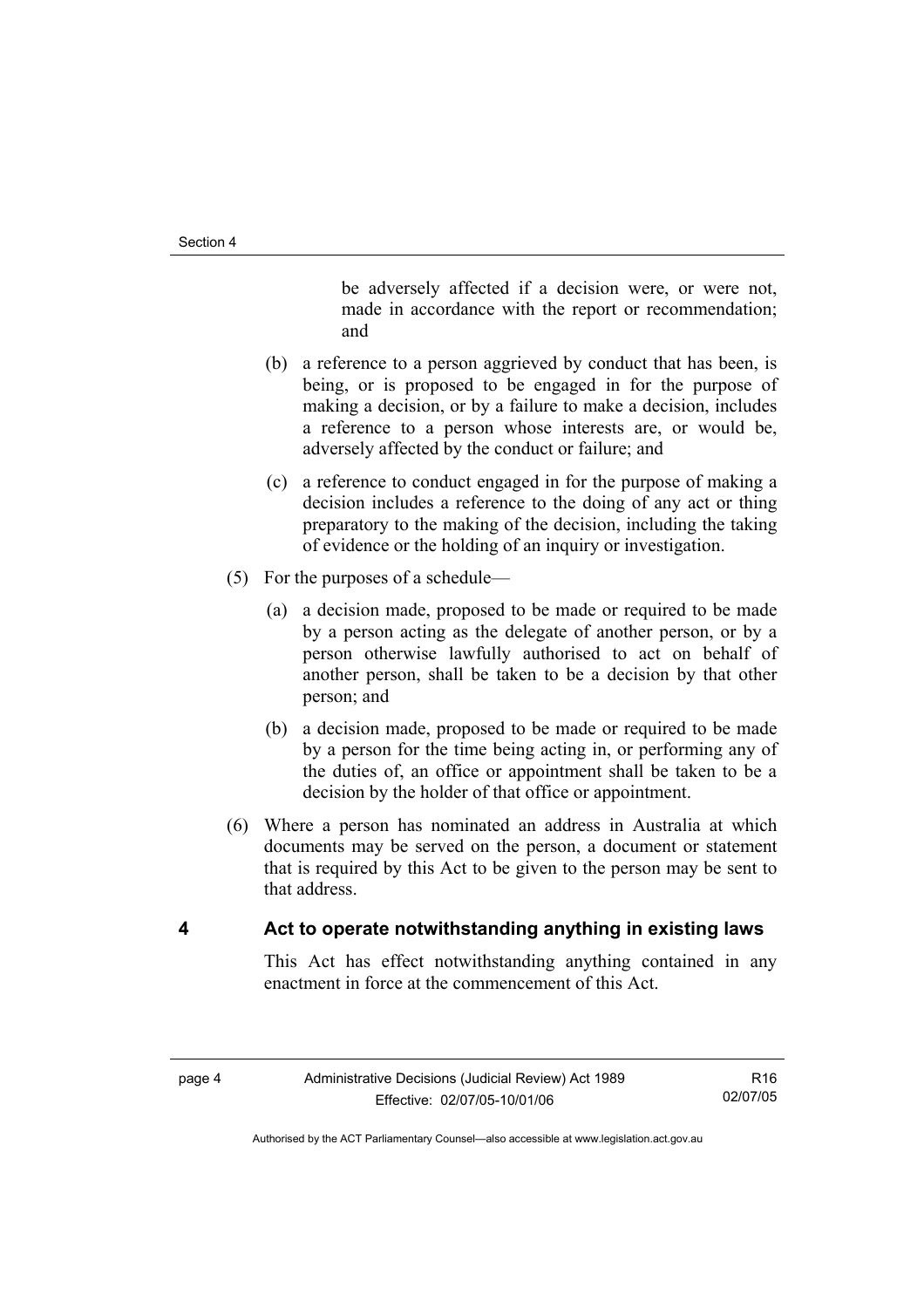## **5 Applications for review of decisions**

 (1) A person who is aggrieved by a decision to which this Act applies that is made after the commencement of this Act may apply to the Supreme Court for an order of review in respect of the decision on any 1 or more of the following grounds:

- (a) that a breach of the rules of natural justice occurred in connection with the making of the decision;
- (b) that procedures that were required by law to be observed in connection with the making of the decision were not observed;
- (c) that the person who purported to make the decision did not have jurisdiction to make the decision;
- (d) that the decision was not authorised by the enactment under which it was purported to be made;
- (e) that the making of the decision was an improper exercise of the power conferred by the enactment under which it was purported to be made;
- (f) that the decision involved an error of law, whether or not the error appears on the record of the decision;
- (g) that the decision was induced or affected by fraud;
- (h) that there was no evidence or other material to justify the making of the decision;
- (i) that the decision was otherwise contrary to law.
- (2) The reference in subsection (1) (e) to an *improper exercise* of a power includes a reference to—
	- (a) taking an irrelevant consideration into account in the exercise of a power; and
	- (b) failing to take a relevant consideration into account in the exercise of a power; and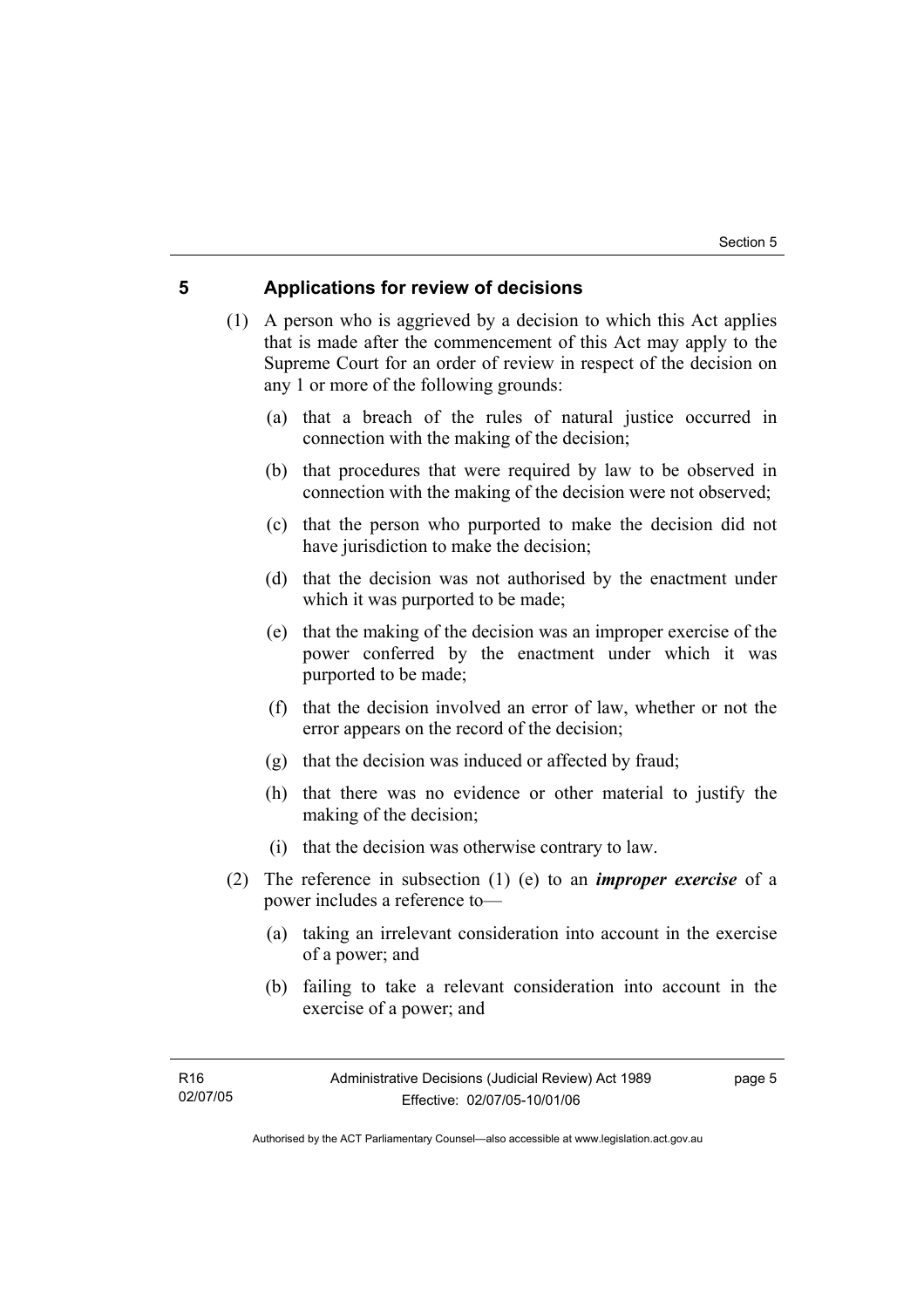- (c) an exercise of a power for a purpose other than a purpose for which the power is conferred; and
- (d) an exercise of a discretionary power in bad faith; and
- (e) an exercise of a personal discretionary power at the direction or behest of another person; and
- (f) an exercise of a discretionary power in accordance with a rule or policy without regard to the merits of the particular case; and
- (g) an exercise of a power that is so unreasonable that no reasonable person could have so exercised the power; and
- (h) an exercise of a power in such a way that the result of the exercise of the power is uncertain; and
- (i) any other exercise of a power in a way that constitutes abuse of the power.
- (3) The ground specified in subsection (1) (h) shall not be taken to be made out unless—
	- (a) the person who made the decision was required by law to reach that decision only if a particular matter was established, and there was no evidence or other material (including facts of which he or she was entitled to take notice) from which he or she could reasonably be satisfied that the matter was established; or
	- (b) the person who made the decision based the decision on the existence of a particular fact, and that fact did not exist.

R16 02/07/05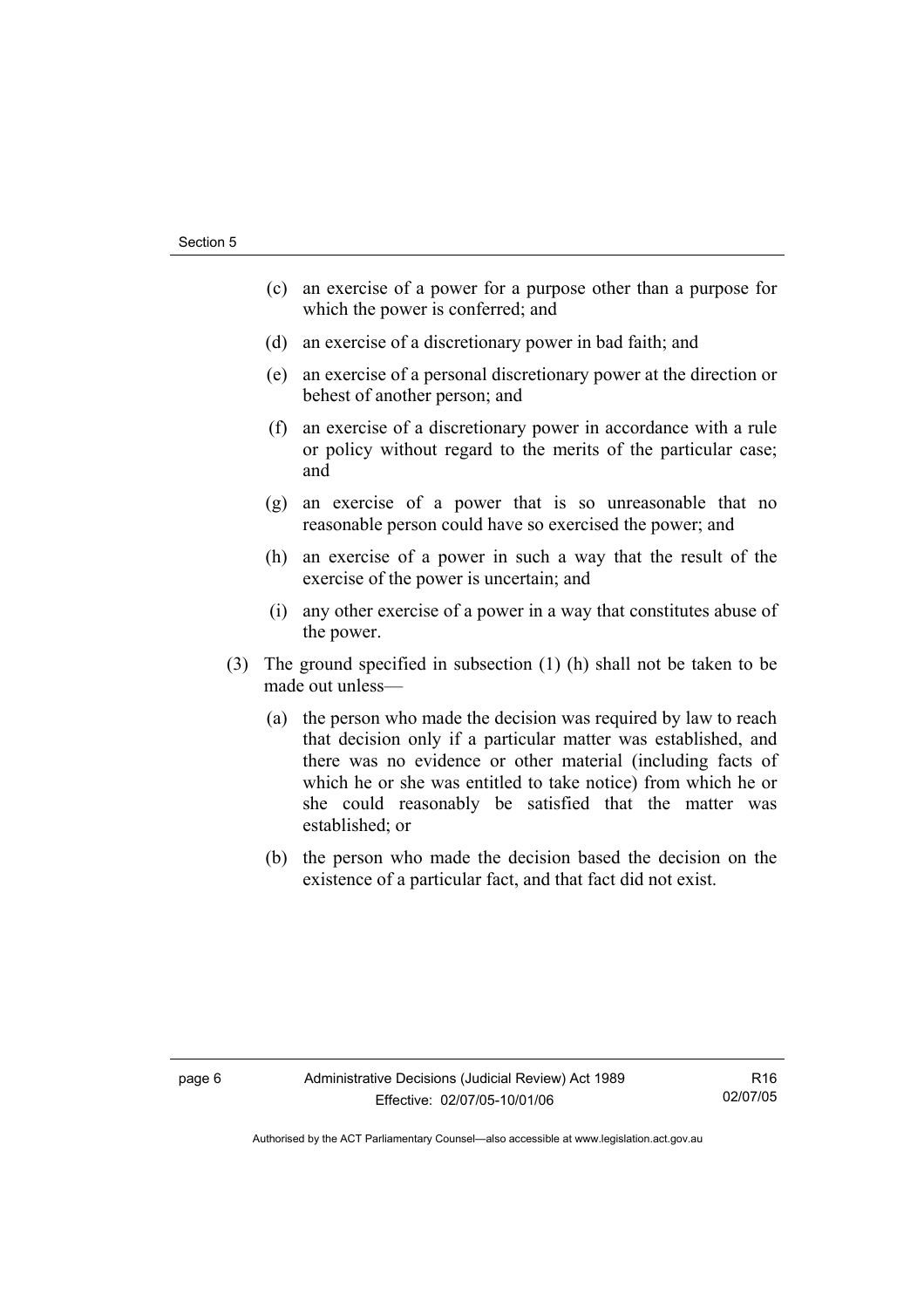# **6 Applications for review of conduct related to making of decisions**

- (1) Where a person has engaged, is engaging, or proposes to engage, in conduct for the purpose of making a decision to which this Act applies, a person who is aggrieved by the conduct may apply to the Supreme Court for an order of review in respect of the conduct on any 1 or more of the following grounds:
	- (a) that a breach of the rules of natural justice has occurred, is occurring, or is likely to occur, in connection with the conduct;
	- (b) that procedures that are required by law to be observed in respect of the conduct have not been, are not being, or are likely not to be, observed;
	- (c) that the person who has engaged, is engaging, or proposes to engage, in the conduct does not have jurisdiction to make the proposed decision;
	- (d) that the enactment under which the decision is proposed to be made does not authorise the making of the proposed decision;
	- (e) that the making of the proposed decision would be an improper exercise of the power conferred by the enactment under which the decision is proposed to be made;
	- (f) that an error of law had been, is being, or is likely to be, committed in the course of the conduct or is likely to be committed in the making of the proposed decision;
	- (g) that fraud has taken place, is taking place, or is likely to take place, in the course of the conduct;
	- (h) that there is no evidence or other material to justify the making of the proposed decision;
	- (i) that the making of the proposed decision would be otherwise contrary to law.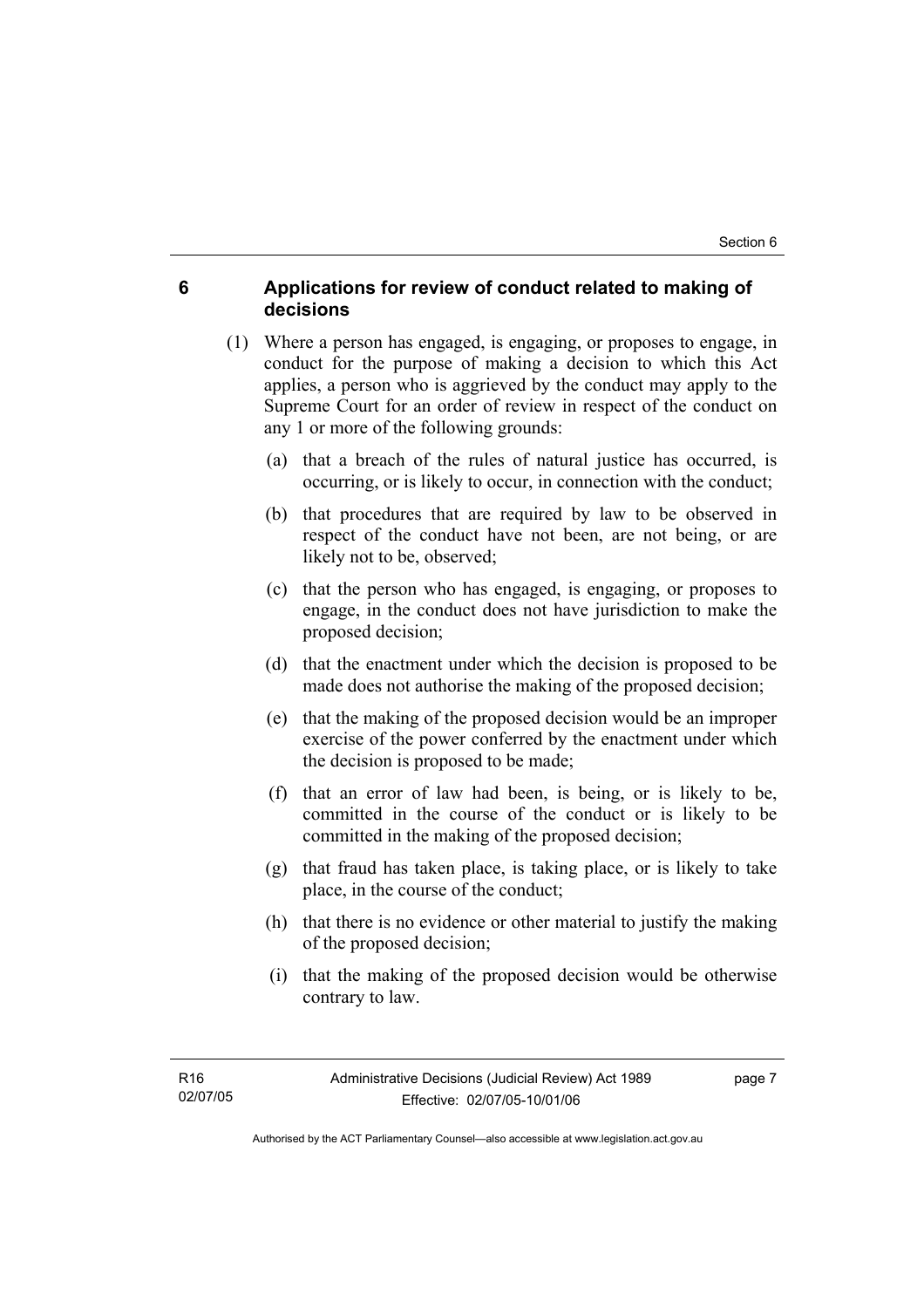- (2) The reference in subsection (1) (e) to an *improper exercise* of a power includes a reference to—
	- (a) taking an irrelevant consideration into account in the exercise of a power; and
	- (b) failing to take a relevant consideration into account in the exercise of a power; and
	- (c) an exercise of a power for a purpose other than a purpose for which the power is conferred; and
	- (d) an exercise of a discretionary power in bad faith; and
	- (e) an exercise of a personal discretionary power at the direction or behest of another person; and
	- (f) an exercise of a discretionary power in accordance with a rule or policy without regard to the merits of the particular case; and
	- (g) an exercise of a power that is so unreasonable that no reasonable person could have so exercised the power; and
	- (h) an exercise of a power in such a way that the result of the exercise of the power is uncertain; and
	- (i) any other exercise of a power in a way that constitutes abuse of the power.
- (3) The ground specified in subsection (1) (h) shall not be taken to be made out unless—
	- (a) the person who proposes to make the decision is required by law to reach that decision only if a particular matter is established, and there is no evidence or other material (including facts of which he or she was entitled to take notice) from which he or she can reasonably be satisfied that the matter is established; or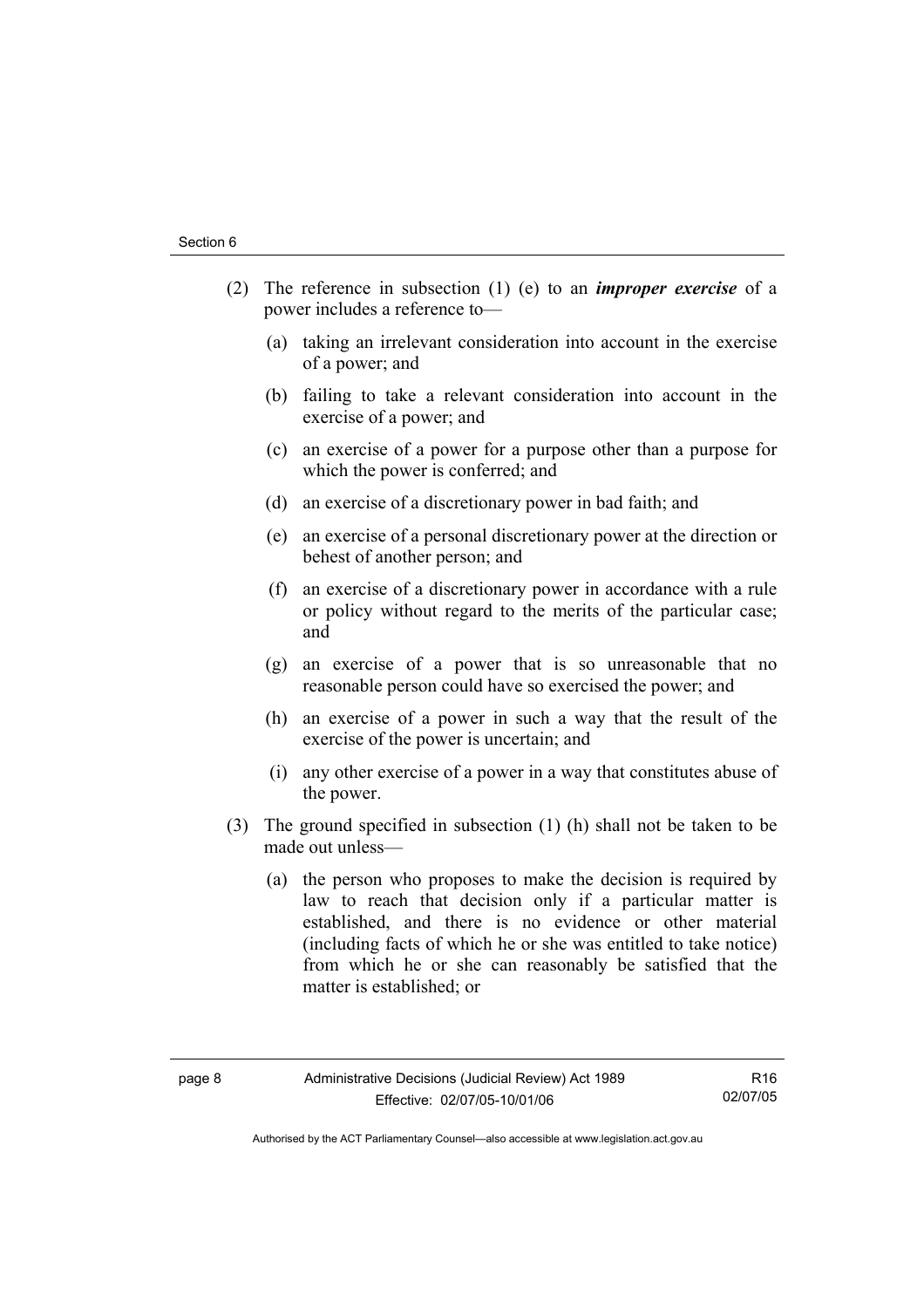(b) the person proposed to make the decision on the basis of the existence of a particular fact, and that fact does not exist.

# **7 Applications in respect of failures to make decisions**

- (1) Where—
	- (a) a person has a duty to make a decision to which this Act applies; and
	- (b) there is no law that prescribes a period within which the person is required to make that decision; and
	- (c) the person has failed to make that decision;

a person who is aggrieved by the failure of the firstmentioned person to make the decision may apply to the Supreme Court for an order of review in respect of the failure to make the decision on the ground that there has been unreasonable delay in making the decision.

- (2) Where—
	- (a) a person has a duty to make a decision to which this Act applies; and
	- (b) a law prescribes a period within which the person is required to make that decision; and
	- (c) the person has failed to make that decision before the end of that period;

a person who is aggrieved by the failure may apply to the Supreme Court for an order of review in respect of the failure to make the decision within that period on the ground that the firstmentioned person has a duty to make the decision notwithstanding that the period has expired.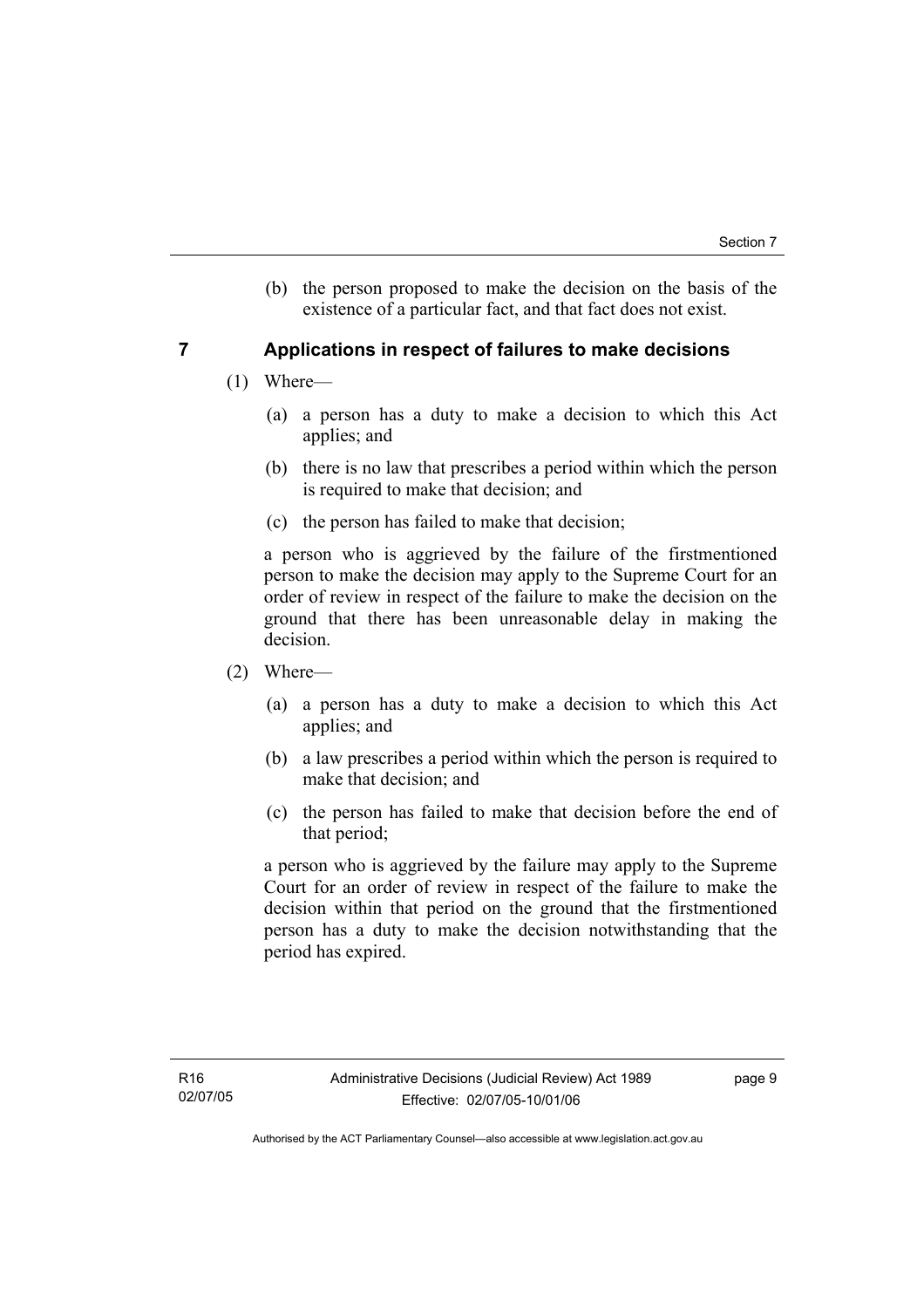### **8 Jurisdiction of Supreme Court**

The Supreme Court has jurisdiction to hear and determine applications made to the Supreme Court under this Act.

#### **9 Effect of Act on other rights**

- (1) The rights conferred by sections 5, 6 and 7 on a person to seek a review—
	- (a) are in addition to, and shall not derogate from, the rights of the person to seek a review by other means; and
	- (b) shall be disregarded for the purposes of the *Ombudsman Act 1989*, section 6 (6).
- (2) Notwithstanding subsection (1)—
	- (a) the Supreme Court or any other court may, in a proceeding instituted otherwise than under this Act, refuse to grant an application for review in relation to a matter if an application for review of that matter has been made to the Supreme Court under section 5, 6 or 7; and
	- (b) the Supreme Court may, in its discretion, refuse to grant an application for review of a matter under section 5, 6 or 7 if—
		- (i) the applicant has sought a review by a court including the Supreme Court of the matter otherwise than under this Act; or
		- (ii) adequate provision is made by a law other than this Act under which the applicant is entitled to seek a review of that matter; or
		- (iii) the matter to which the application relates arises under the *Land (Planning and Environment) Act 1991* or the *Heritage Act 2004* and is a matter being reviewed, or for which application has been made for review, under a law other than this Act, whether on the application of the

| page 10 |
|---------|
|---------|

R16 02/07/05

Authorised by the ACT Parliamentary Counsel—also accessible at www.legislation.act.gov.au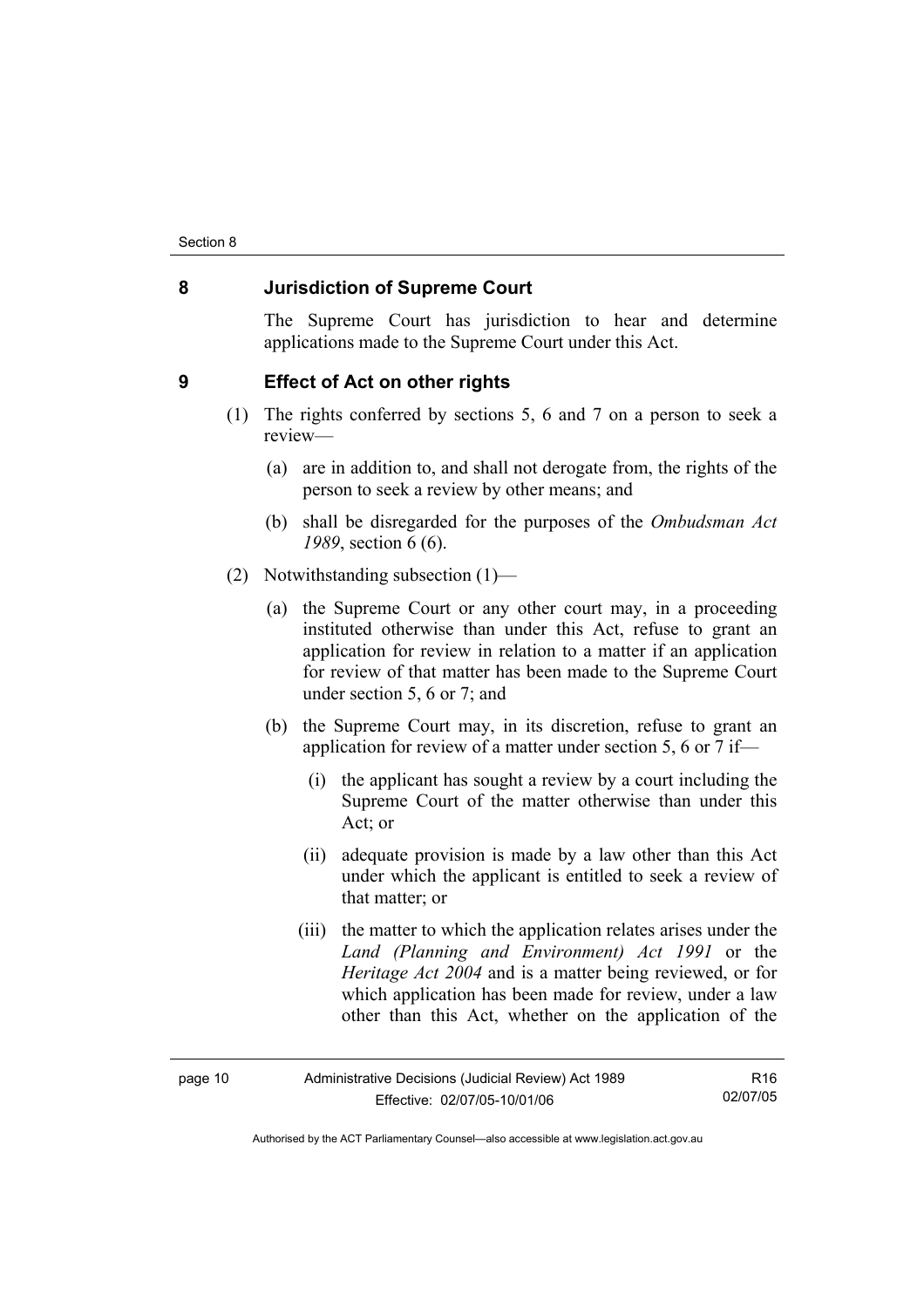person who has made application to the Supreme Court for review of the matter under this Act or any other person.

(3) In this section:

*review* includes a review by way of reconsideration, rehearing, appeal, the grant of an injunction or of a prerogative or statutory writ or the making of a declaratory or other order.

# **10 Manner of making applications**

- (1) An application to the Supreme Court for an order of review—
	- (a) shall set out the grounds of the application; and
	- (b) shall be lodged with the registry of the Supreme Court and, in the case of an application in relation to a decision the terms of which were recorded in writing and set out in a document that was provided to the applicant, including such a decision that a person purported to make after the end of the period within which it was required to be made, shall be so lodged within the application period or within such further time as the Supreme Court (whether before or after the end of the application period) allows.
- (2) The application period for the purposes of subsection (1) (b) is the period commencing on the day on which the decision is made and ending on the 28th day after—
	- (a) if the decision sets out the findings on material questions of fact, refers to the evidence or other material on which those findings were based and gives the reasons for the decision the day on which a document setting out the terms of the decision is provided to the applicant; or
	- (b) in any other case—
		- (i) if a statement in writing setting out those findings, referring to that evidence or other material and giving

| R <sub>16</sub> | Administrative Decisions (Judicial Review) Act 1989 | page 11 |
|-----------------|-----------------------------------------------------|---------|
| 02/07/05        | Effective: 02/07/05-10/01/06                        |         |
|                 |                                                     |         |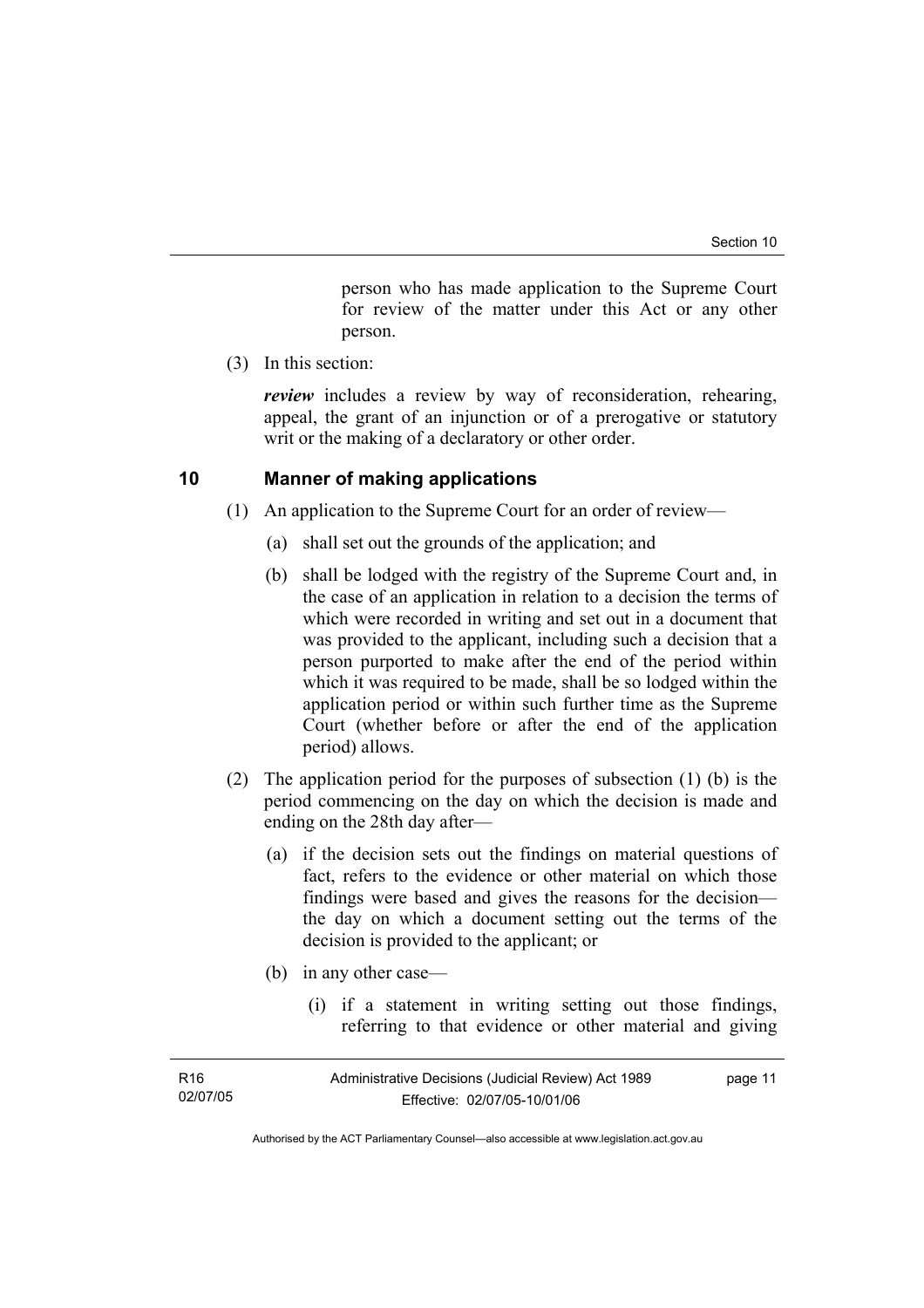those reasons is provided to the applicant otherwise than under section 13 (1) not later than the 28th day after the day on which a document setting out the terms of the decision is provided to the applicant—the day on which the statement is so provided; or

- (ii) if the applicant, in accordance with section 13 (1), requests the person who made the decision to provide a statement as mentioned in that subsection—the day on which the statement is provided, the applicant is notified in accordance with section 13 (3) that the applicant was not entitled to make the request, the Supreme Court makes an order under section 13 (5) declaring that the applicant was not entitled to make the request or the applicant is notified in accordance with section 14 (3) or 15 (4) that the statement will not be provided; or
- (iii) in any other case—the day on which a document setting out the terms of the decision is provided to the applicant.

#### (3) Where—

- (a) no period is prescribed for the making of applications for orders of review in relation to a particular decision; or
- (b) no period is prescribed for the making of an application by a particular person for an order of review in relation to a particular decision;

the Supreme Court may refuse to entertain an application for an order of review in relation to the decision, or refuse to entertain an application by the person, as the case may be, if the Supreme Court is of the opinion that the application was not made within a reasonable time after the decision was made.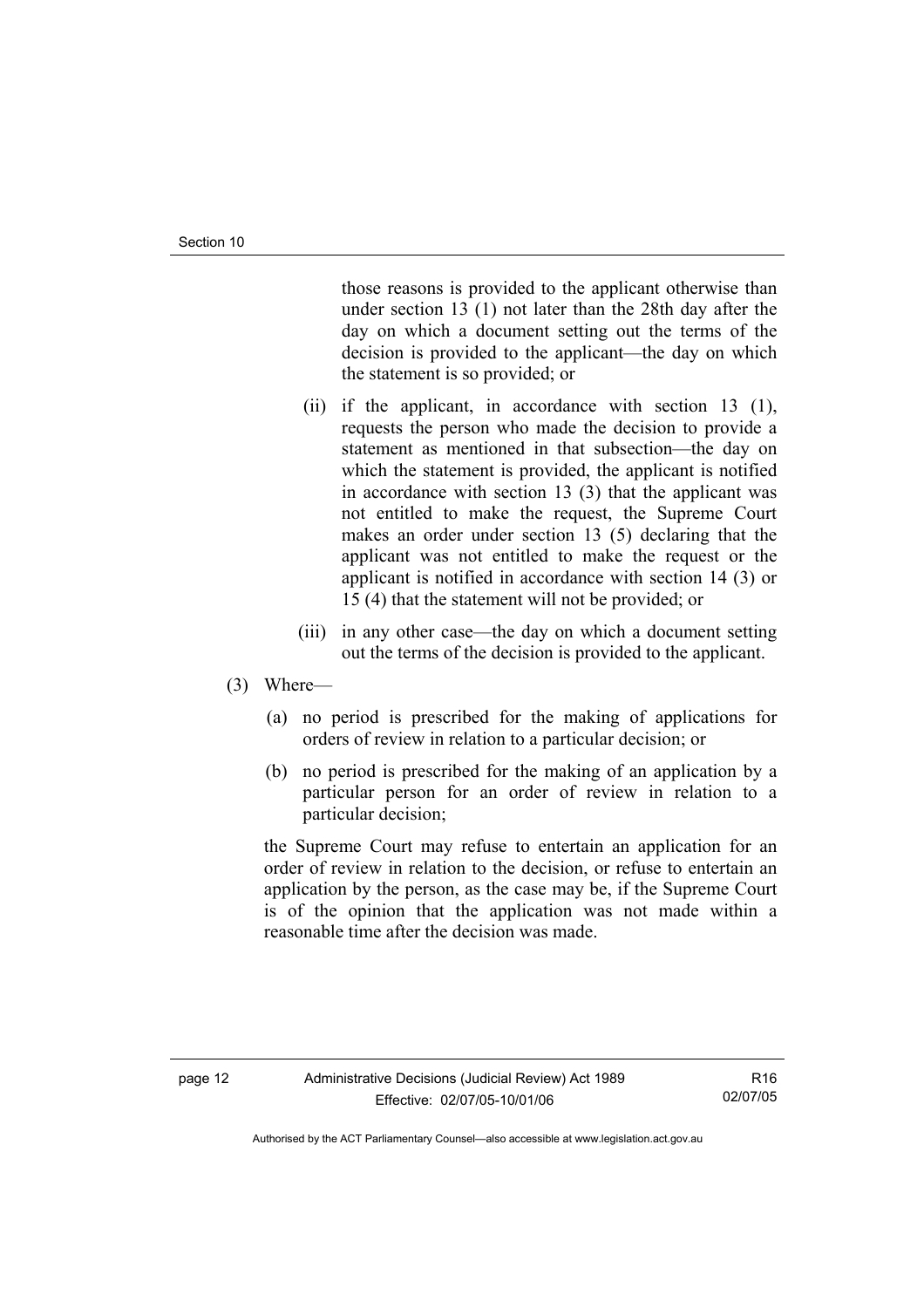- (4) In forming an opinion for the purposes of subsection (3), the Supreme Court shall have regard to—
	- (a) the time when the applicant became aware of the making of the decision; and
	- (b) if subsection (3) (b) applies—any period prescribed for the making by another person of an application for an order of review in relation to the decision; and
	- (c) such other matters as it considers relevant.
- (5) The applicant for an order of review is not limited to the grounds set out in the application but, if he or she wishes to rely on a ground not so set out, the Supreme Court may direct that the application be amended to specify that ground.

# **11 Amendment of documents**

The Supreme Court may, on such terms as it thinks fit, permit a document lodged with the registry of the Supreme Court in connection with an application under this Act to be amended and may, if it thinks fit, direct such a document to be amended in a manner specified by the Supreme Court.

# **12 Application to be made a party to a proceeding**

- (1) A person interested in a decision, conduct or failure in relation to which an application has been made to the Supreme Court under this Act may apply to the Supreme Court to be made a party to the application.
- (2) The Supreme Court may, in its discretion—
	- (a) grant the application either unconditionally or subject to such conditions as it thinks fit; or
	- (b) refuse the application.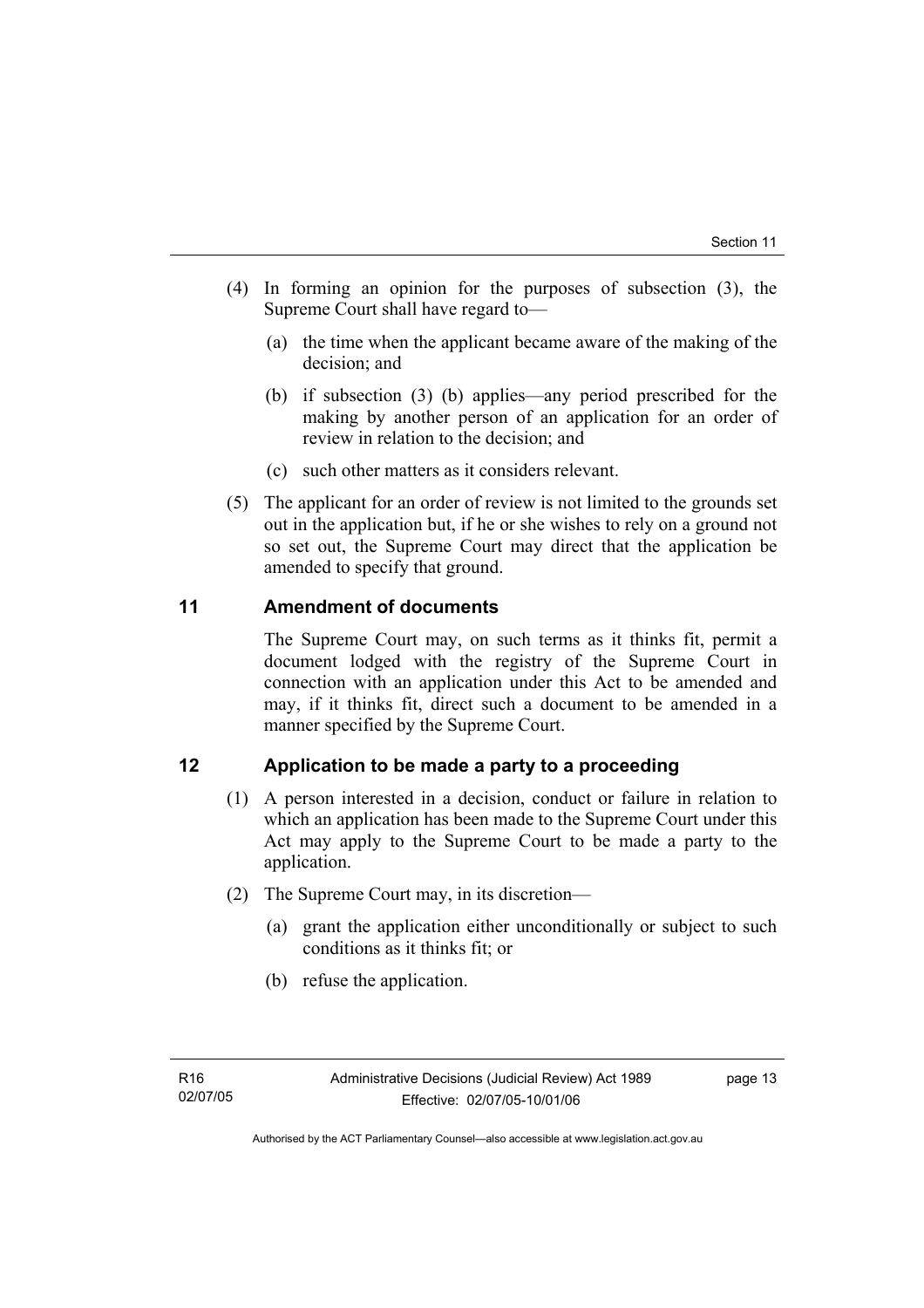# **13 Reasons for decision may be obtained**

- (1) Where a person makes a decision to which this section applies, any person who is entitled to make an application to the Supreme Court under section 5 in relation to the decision may, by notice in writing given to the person who made the decision, request the person to provide a statement in writing setting out the findings on material questions of fact, referring to the evidence or other material on which those findings were based and giving the reasons for the decision.
- (2) Where such a request is made, the person who made the decision shall, subject to this section, as soon as practicable and in any event within 28 days after receiving the request, prepare the statement and give it to the person who made the request.
- (3) Where a person to whom such a request is made is of the opinion that the applicant was not entitled to make the request, the firstmentioned person may, within 28 days after receiving the request—
	- (a) provide to the applicant a notice in writing stating that opinion; or
	- (b) apply to the Supreme Court under subsection (5) for an order declaring that applicant was not entitled to make the request.
- (4) Where a person provides a notice under subsection (3), or applies to the Supreme Court under subsection (5), with respect to a request, the person is not required to comply with the request unless—
	- (a) the Supreme Court, on an application under subsection (5), declares that the applicant was entitled to make the request; or
	- (b) the person has applied to the Supreme Court under subsection (5) for an order declaring that the applicant was not entitled to make the request and the Supreme Court refuses that application;

R16 02/07/05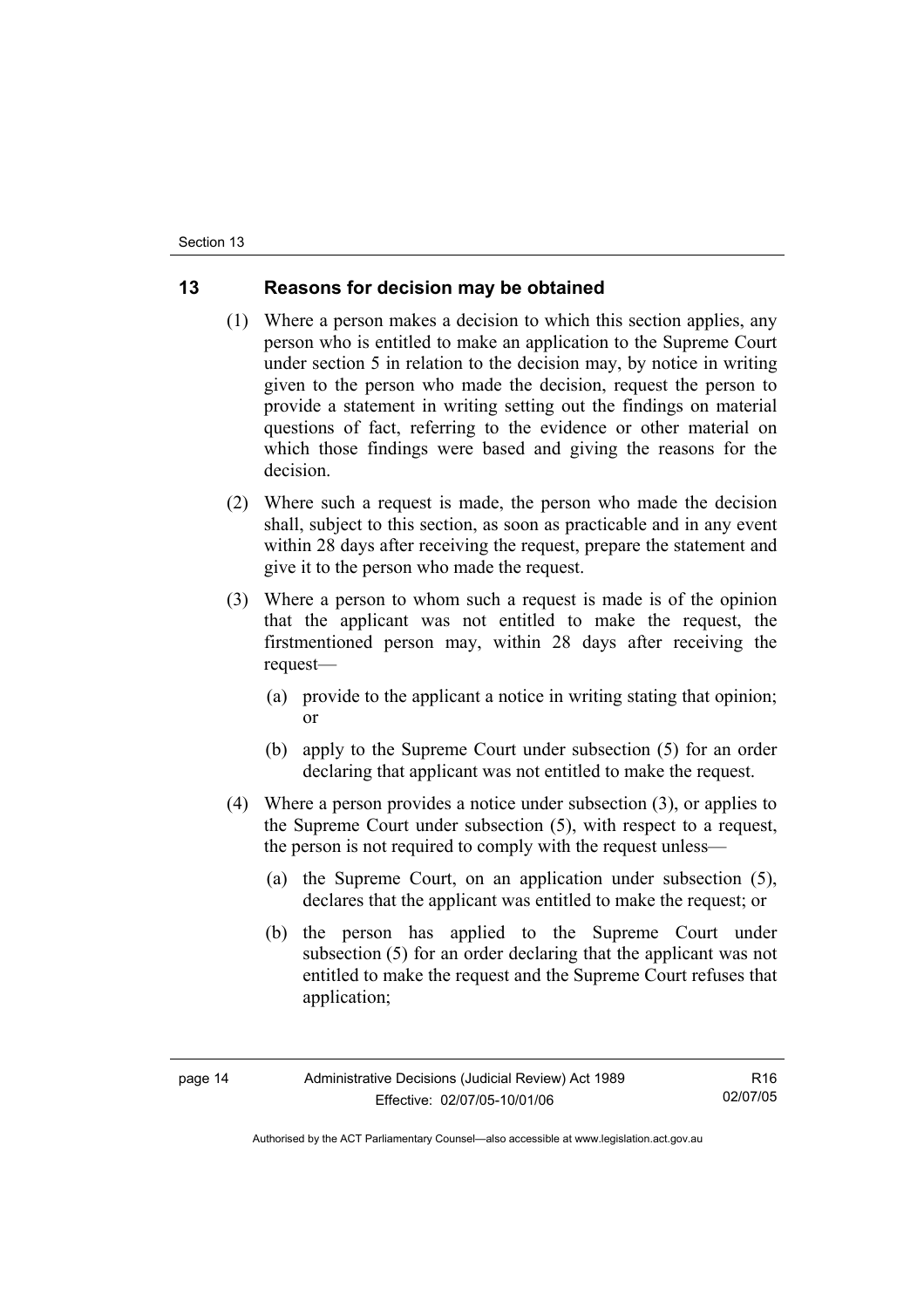and, in either of those cases, the person shall prepare the statement to which the request relates and provide it to the person who made the request within 28 days after the decision of the Supreme Court.

- (5) The Supreme Court may, on the application of—
	- (a) a person to whom a request is made under subsection (1); or
	- (b) a person who has received a notice under subsection (3);

make an order declaring that the person who made the request concerned was, or was not, entitled to make the request.

- (6) A person to whom a request for a statement in relation to a decision is made under subsection (1) may refuse to prepare and provide the statement if—
	- (a) in the case of a decision the terms of which were recorded in writing and set out in a document that was provided to the applicant—the request was not made on or before the 28th day after the day on which that document was so provided; or
	- (b) in any other case—the request was not made within a reasonable time after the decision was made;

and in any such case the person to whom the request was made shall provide to the applicant, within 14 days after receiving the request, a notice in writing stating that the statement will not be provided and giving the reason why the statement will not be so provided.

- (7) For the purposes of subsection (6) (b), a request for a statement in relation to a decision shall be taken to have been made within a reasonable time after the decision was made if the Supreme Court, on application by the applicant, declares that the request was made within a reasonable time.
- (8) If the Supreme Court, upon application for an order under this subsection made by a person to whom a statement has been provided following a request under subsection (1), considers that the statement does not contain adequate particulars of findings on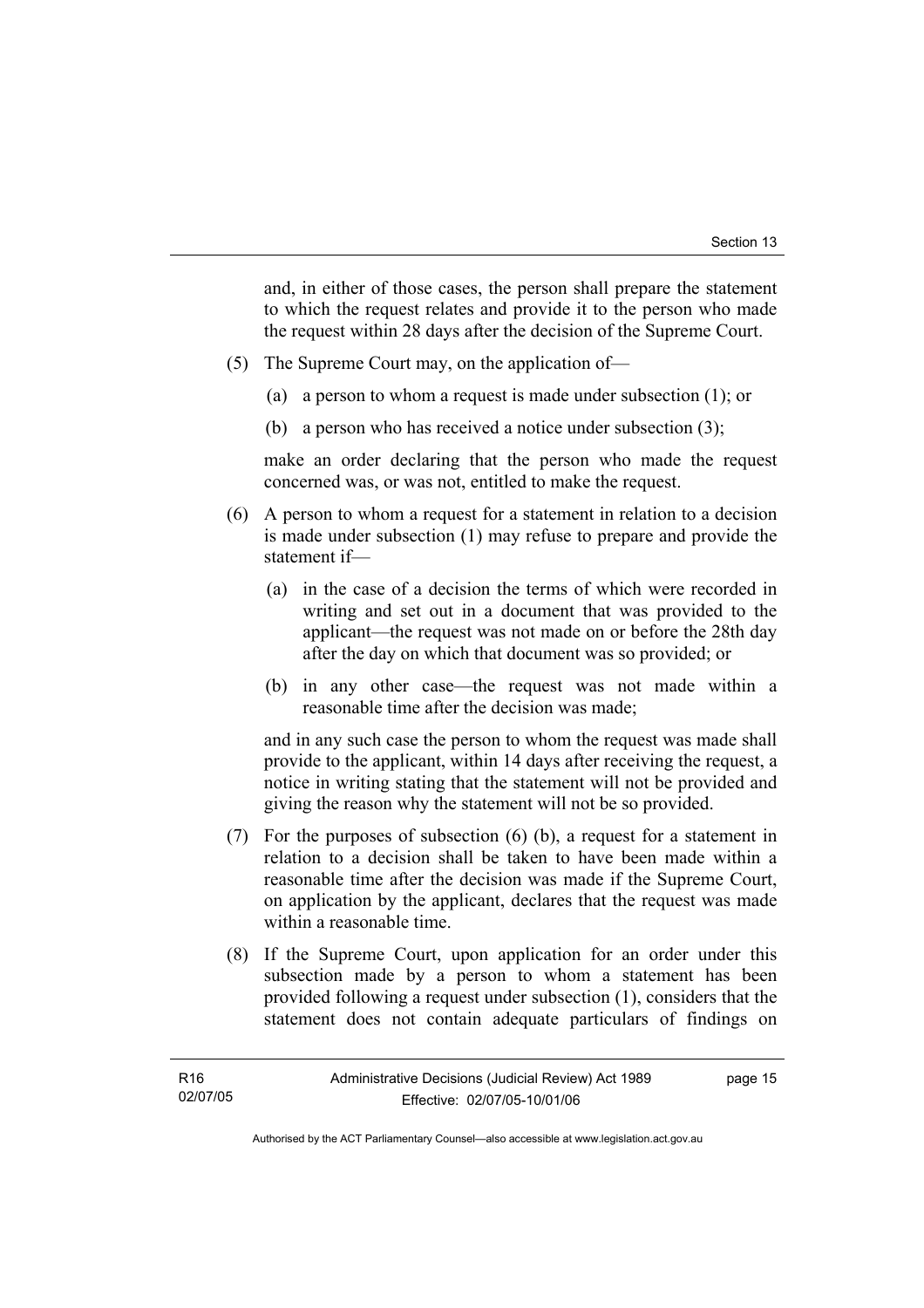material questions of fact, an adequate reference to the evidence or other material on which those findings were based or adequate particulars of the reasons for the decision, the Supreme Court may order the person who provided the statement to provide to the person who made the request, within such time as is specified in the order, an additional statement containing further and better particulars in relation to matters specified in the order with respect to those findings, that evidence or other material or those reasons.

- (9) The regulations may declare decisions not to be decisions to which this section applies.
- (10) Regulations made under subsection (9) may specify decisions in any way, whether by reference to the nature or subject matter of the decisions, by reference to the enactment or provision of an enactment under which they are made, by reference to the holder of the office by whom they are made, or otherwise.
- (11) A regulation made under subsection (9) applies only in relation to decisions made after the regulation takes effect.
- (12) In this section:

*decision to which this section applies* means a decision to which this Act applies, other than—

- (a) a decision to which the *Administrative Appeals Tribunal Act 1989*, section 26 applies; or
- (b) a decision that includes, or is accompanied by, a statement setting out findings of facts, a reference to the evidence or other material on which those findings were based and the reasons for the decision; or
- (c) a decision to which schedule 2 applies.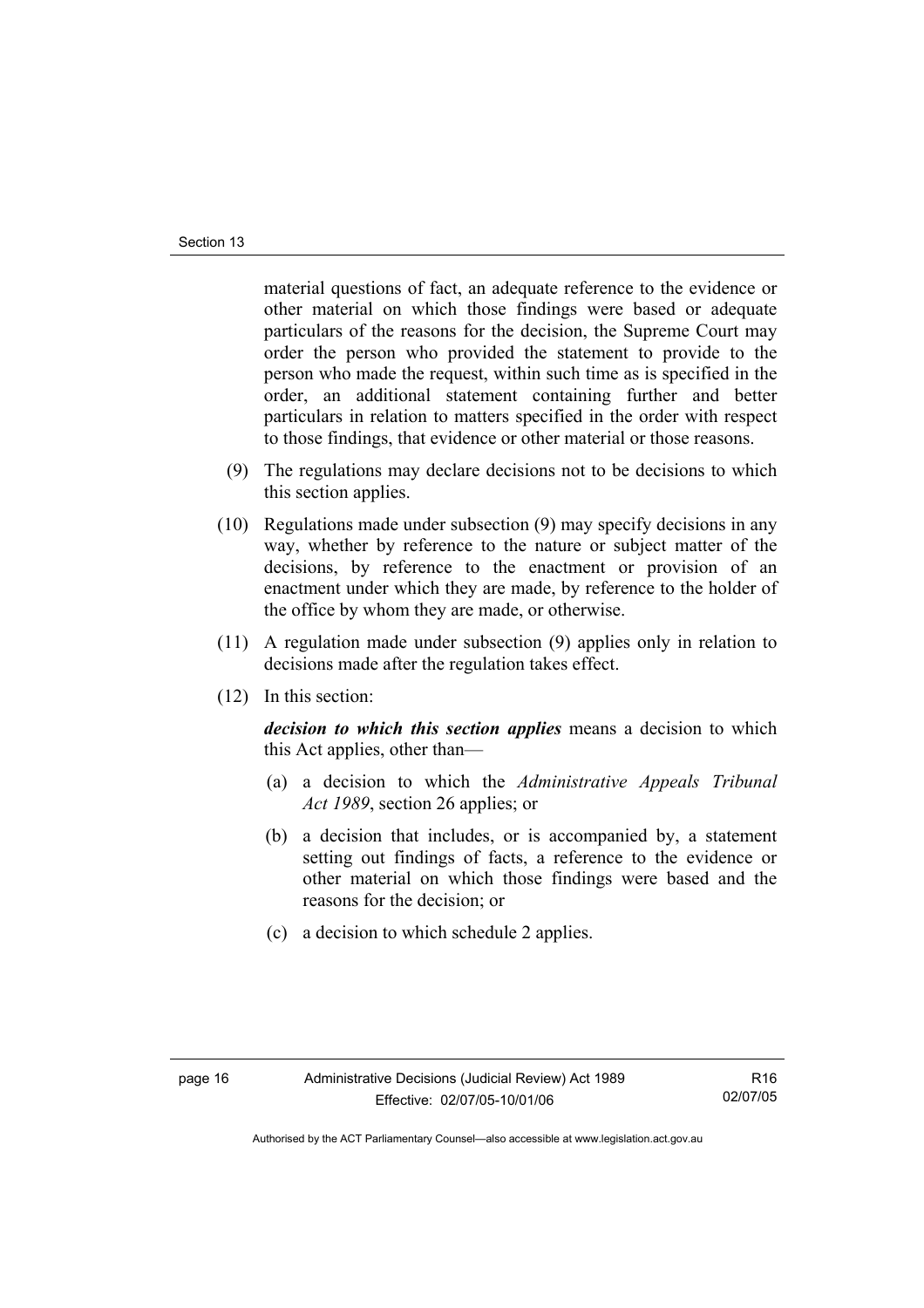### **14 Certain information not required to be disclosed**

- (1) This section applies in relation to any information to which a request made to a person under section 13 (1) relates, being information that—
	- (a) relates to the personal affairs or business affairs of a person other than the person making the request; and
	- (b) is information—
		- (i) that was supplied in confidence; or
		- (ii) the publication of which would reveal a trade secret; or
		- (iii) that was provided in compliance with a duty imposed by an enactment; or
		- (iv) the providing of which in accordance with the request would be in contravention of an enactment, being an enactment that expressly imposes on the person to whom the request is made a duty not to divulge or communicate to any person, or to persons other than particular persons, or except in prescribed circumstances, information of that kind.
- (2) Where a person has been requested under section 13 (1) to provide a statement to another person—
	- (a) the firstmentioned person is not required to include in the statement any information in relation to which this section applies; and
	- (b) where the statement would be false or misleading if it did not include information of that kind—the firstmentioned person is not required to provide the statement.
- (3) Where, under subsection (2), information is not included in a statement provided by a person or a statement is not provided by a person, the person shall provide a notice in writing to the person who requested the statement—

| R <sub>16</sub> | Administrative Decisions (Judicial Review) Act 1989 | page 17 |
|-----------------|-----------------------------------------------------|---------|
| 02/07/05        | Effective: 02/07/05-10/01/06                        |         |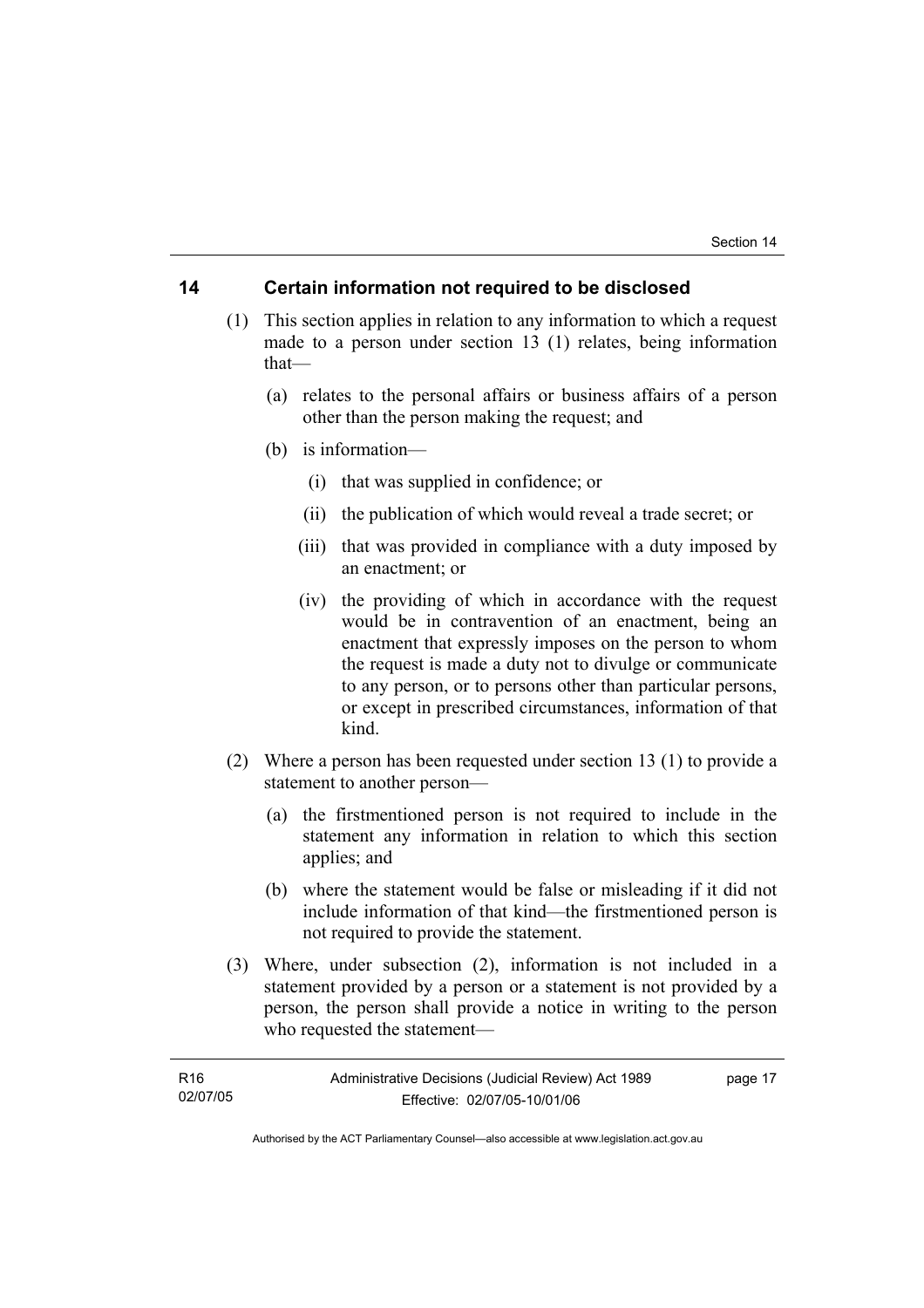- (a) if information is not included in a statement—stating that the information is not so included and giving the reason for not including the information; or
- (b) if a statement is not provided—stating that the statement will not be provided and giving the reason for not providing the statement.
- (4) Nothing in this section affects the power of the Supreme Court to make an order for the discovery of documents or to require the giving of evidence or the production of documents to the Supreme Court.

# **15 Certification concerning the disclosure of information**

- (1) If the Minister certifies in writing that the disclosure of information concerning a specified matter would be contrary to the public interest—
	- (a) because it would involve the disclosure of deliberations or decisions of the Executive or of a committee of the Executive; or
	- (b) for any other reason specified in the certificate that could form the basis for a claim by the Crown in right of the Territory in a judicial proceeding that the information should not be disclosed;

subsections  $(3)$ ,  $(4)$  and  $(5)$  have effect.

- (2) If the Commonwealth Attorney-General certifies in writing that the disclosure of information concerning a specified matter would be contrary to the public interest—
	- (a) because it would prejudice the security, defence or international relations of the Commonwealth; or
	- (b) because it would involve the disclosure of deliberations or decisions of the Commonwealth Cabinet or of a committee of the Cabinet; or

| page 18 | Administrative Decisions (Judicial Review) Act 1989 | R16      |
|---------|-----------------------------------------------------|----------|
|         | Effective: 02/07/05-10/01/06                        | 02/07/05 |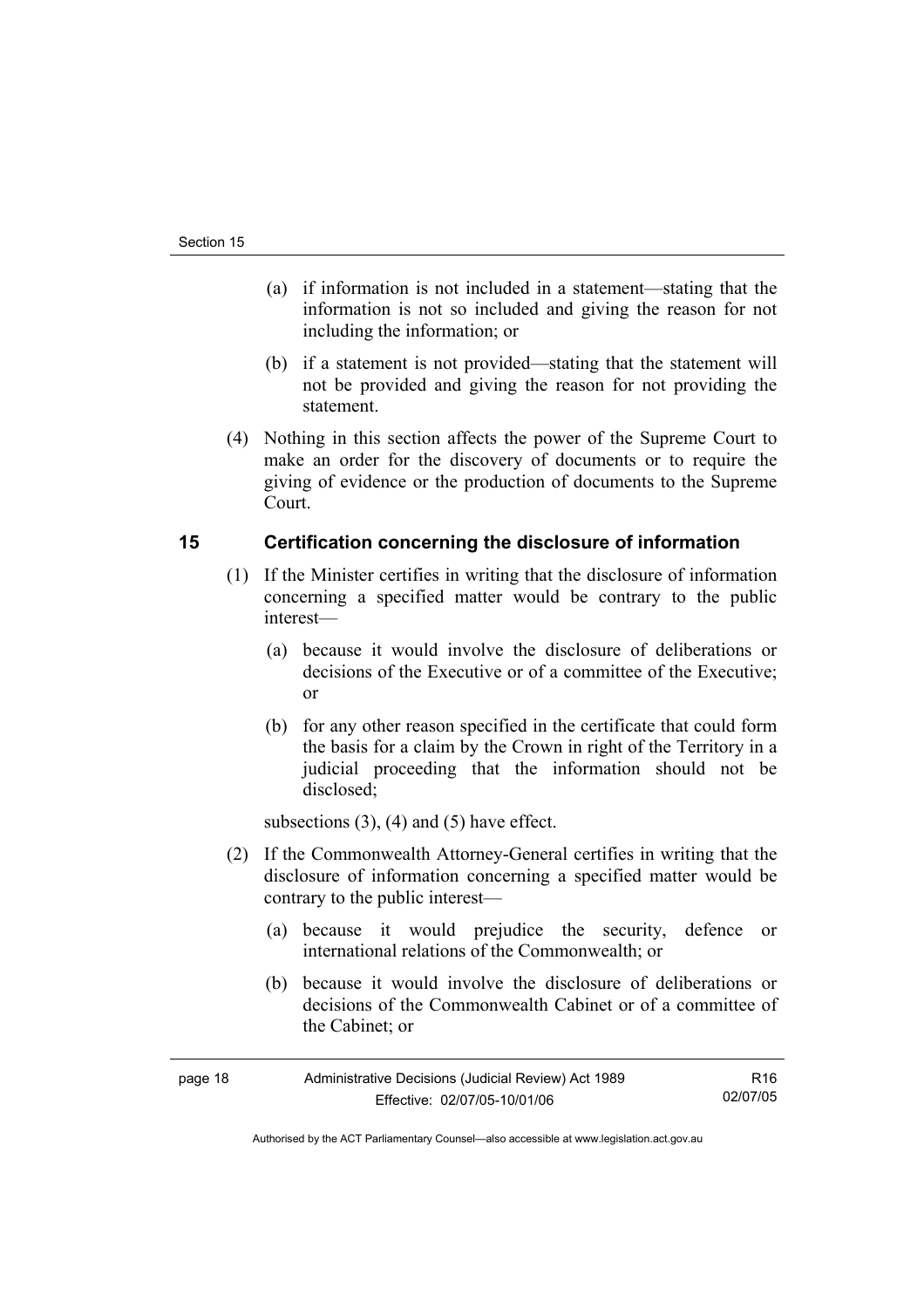(c) for any other reason specified in the certificate that could form the basis for a claim by the Crown in right of the Commonwealth in a judicial proceeding that the information should not be disclosed;

subsections  $(3)$ ,  $(4)$  and  $(5)$  have effect.

- (3) Where a person has been requested under section 13 to provide a statement to another person—
	- (a) the firstmentioned person is not required to include in the statement any information in respect of which a certificate has been provided under subsection (1) or (2); and
	- (b) where the statement would be false or misleading if it did not include information of that kind—the firstmentioned person is not required to provide the statement.
- (4) Where, under subsection (3), information is not included in a statement provided by a person or a statement is not provided by a person, the person shall provide a notice in writing to the person who requested the statement—
	- (a) if information is not included in a statement—stating that the information is not so included and giving the reason for not including the information; or
	- (b) if a statement is not provided—stating that the statement will not be provided and giving the reason for not providing the statement.
- (5) Nothing in this section affects the power of the Supreme Court to make an order for the discovery of documents or to require the giving of evidence or the production of documents to the Supreme Court.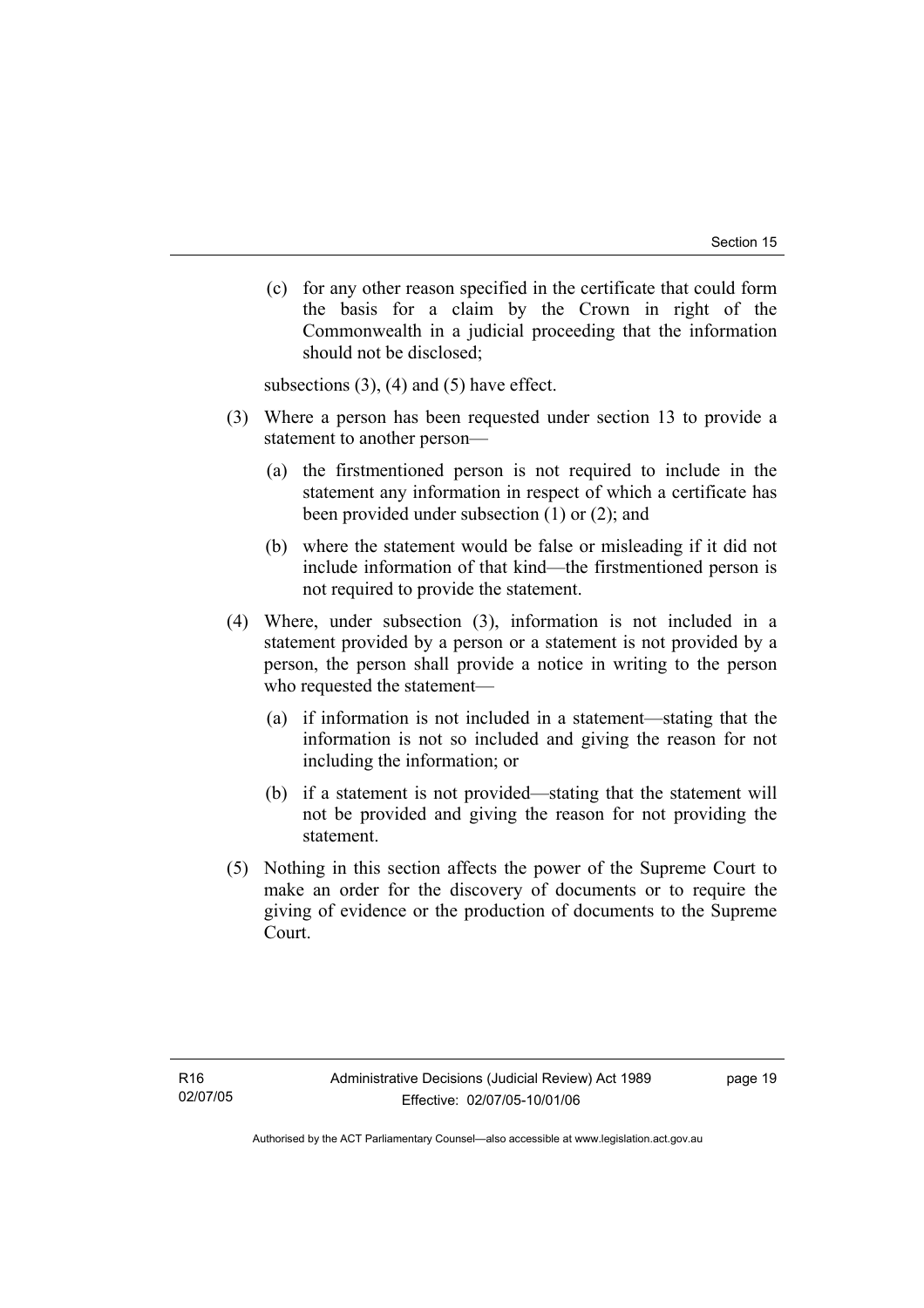## **16 Stay of proceedings**

- (1) The making of an application to the Supreme Court under section 5 in relation to a decision does not affect the operation of the decision or prevent the implementation of the decision, but—
	- (a) the Supreme Court may, by order, on such conditions (if any) as the Supreme Court determines, suspend the operation of the decision; and
	- (b) the Supreme Court may order, on such conditions (if any) as the Supreme Court determines, a stay of all or any proceedings under the decision.
- (2) The Supreme Court may make an order under subsection (1) on the Supreme Court's own motion or on the application of the person who made the application under section 5.

# **17 Powers of the Supreme Court in respect of applications for order of review**

- (1) On an application for an order of review in respect of a decision, the Supreme Court may, in its discretion, make all or any of the following orders:
	- (a) an order quashing or setting aside the decision, or a part of the decision, with effect from the date of the order or from such earlier or later date as the Supreme Court specifies;
	- (b) an order referring the matter to which the decision relates to the person who made the decision for further consideration, subject to such directions as the Supreme Court thinks fit:
	- (c) an order declaring the rights of the parties in respect of any matter to which the decision relates:
	- (d) an order directing any of the parties to do, or to refrain from doing, any act or thing in order to do justice between the parties.

R16 02/07/05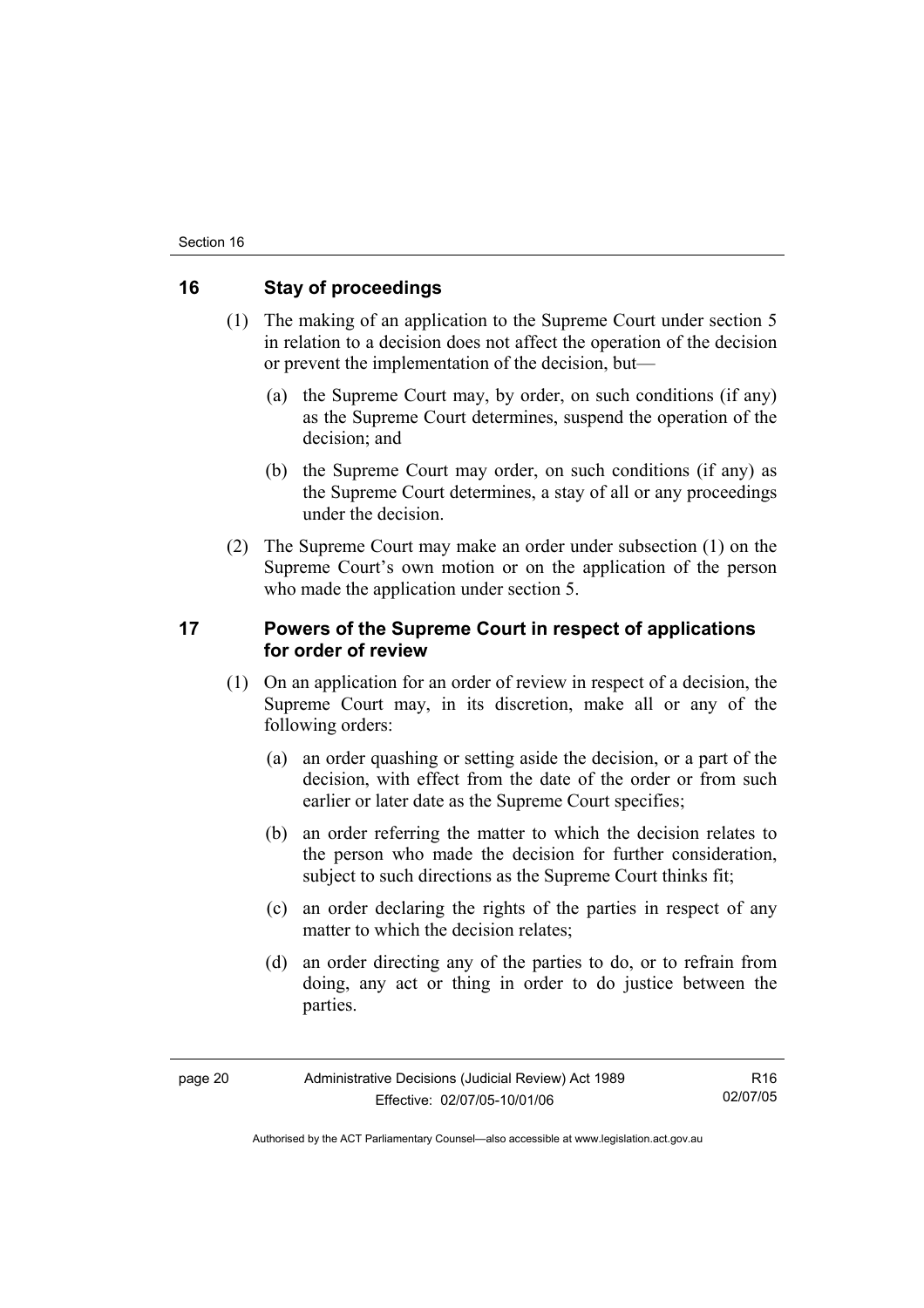- (2) On an application for an order of review in respect of conduct that has been, is being, or is proposed to be, engaged in for the purpose of the making of a decision, the Supreme Court may, in its discretion, make either or both of the following orders:
	- (a) an order declaring the rights of the parties in respect of any matter to which the conduct relates;
	- (b) an order directing any of the parties to do, or to refrain from doing, any act or thing in order to do justice between the parties.
- (3) On an application for an order of review in respect of a failure to make a decision, or in respect of a failure to make a decision within the period within which the decision was required to be made, the Supreme Court may, in its discretion, make all or any of the following orders:
	- (a) an order directing the making of the decision;
	- (b) an order declaring the rights of the parties in relation to the making of the decision;
	- (c) an order directing any of the parties to do, or to refrain from doing, any act or thing in order to do justice between the parties.
- (4) The Supreme Court may at any time, of its own motion or on the application of any party, revoke, vary, or suspend the operation of any order made by it under this section.

# **18 Change in person holding, or performing the duties of, an office**

Where—

 (a) a person has, in the performance of the duties of an office, made a decision in respect of which an application may be made to the Supreme Court under this Act; and

Authorised by the ACT Parliamentary Counsel—also accessible at www.legislation.act.gov.au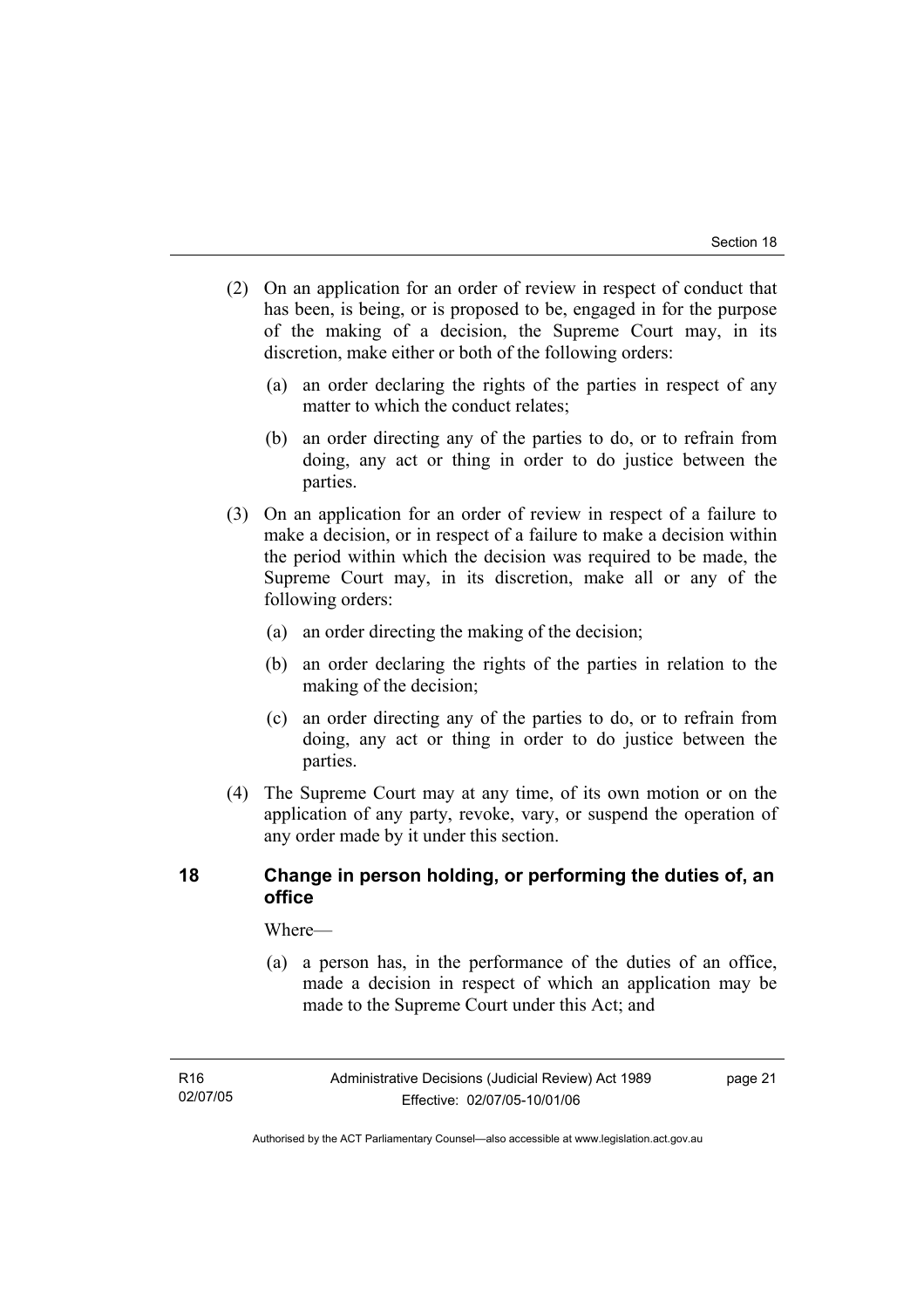(b) the person no longer holds, or, for whatever reason, is not performing the duties of, that office;

this Act has effect as if the decision had been made by—

- (c) the person for the time being holding or performing the duties of that office; or
- (d) if there is no person for the time being holding or performing the duties of that office or that office no longer exists—such person as the Minister administering the enactment under which the decision was made, or a person authorised by that Minister, specifies.

# **19 Intervention by Minister or Commonwealth Attorney-General**

- (1) The Minister may, on behalf of the Territory, intervene in a proceeding before the Supreme Court under this Act.
- (2) The Commonwealth Attorney-General may, on behalf of the Commonwealth intervene in a proceeding before the Supreme Court under this Act, being a proceeding involving a matter in respect of which he or she has provided a certificate under section 15 (2).
- (3) Where the Minister or the Commonwealth Attorney-General intervenes in a proceeding under this section—
	- (a) the Supreme Court may, in the proceeding, make such order as to costs against the Territory or the Commonwealth, as the case may be, as the Supreme Court thinks fit; and
	- (b) the Minister or the Commonwealth Attorney-General, as the case may be, shall be taken to be a party to the proceeding.

# **20 Act not to apply to certain decisions**

 (1) The regulations may declare decisions to be decisions that are not subject to judicial review by the Supreme Court under this Act.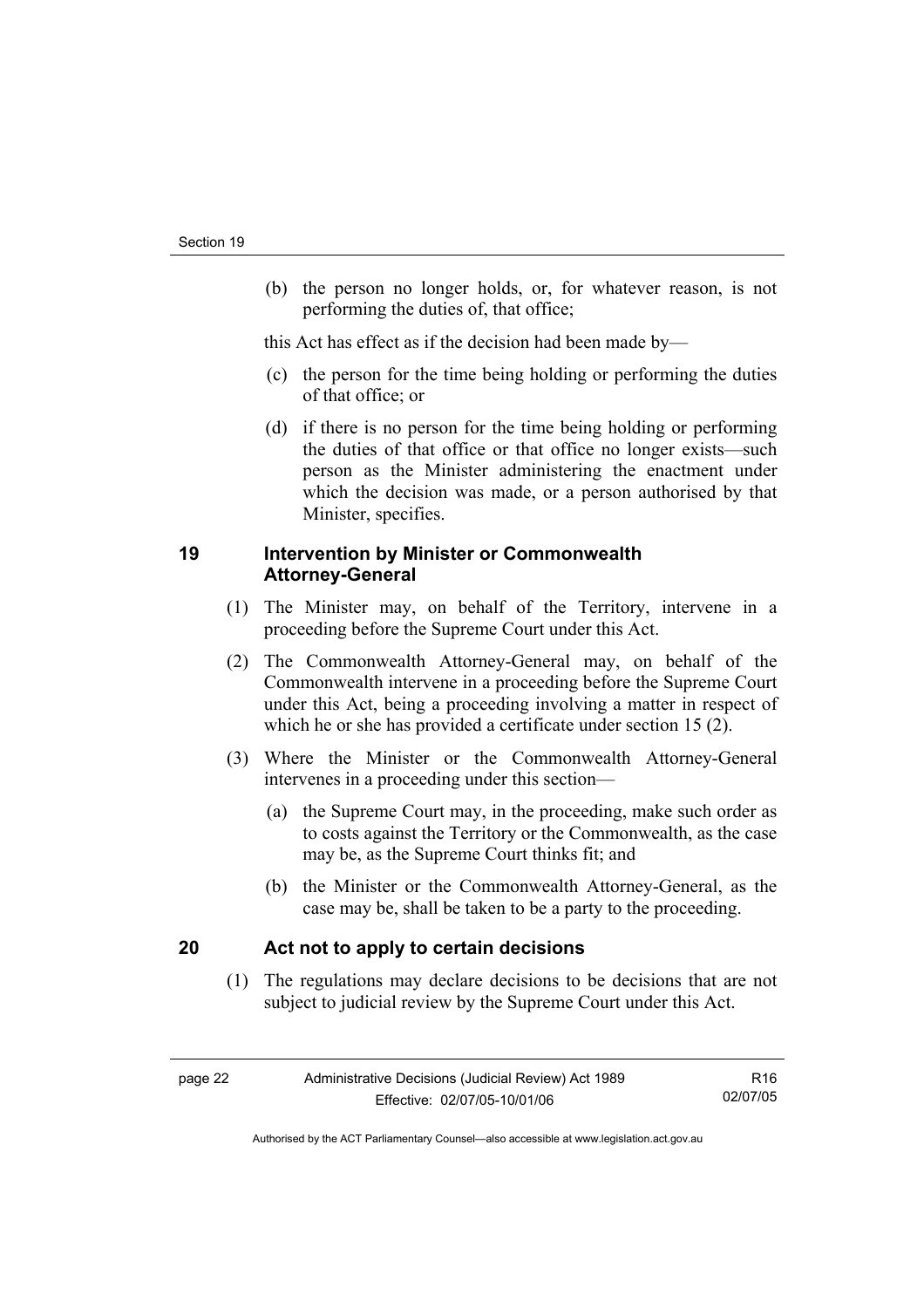- (2) If a regulation is so made in relation to a decision—
	- (a) section 5 does not apply in relation to that decision; and
	- (b) section 6 does not apply in relation to conduct that has been, is being, or is proposed to be, engaged in for the purpose of making that decision; and
	- (c) section 7 does not apply in relation to a failure to make that decision.
- (3) Regulations made for the purposes of subsection (1) may specify decisions in any way, whether by reference to the nature or subject matter of the decisions, by reference to the enactment or provision of an enactment under which they are made, by reference to the holder of the office by whom they are made, or otherwise.
- (4) Regulations made for the purposes of subsection (1) apply only in relation to decisions made after the regulations take effect.

### **21 Regulation-making power**

The Executive may make regulations for this Act.

*Note* Regulations must be notified, and presented to the Legislative Assembly, under the *Legislation Act 2001*.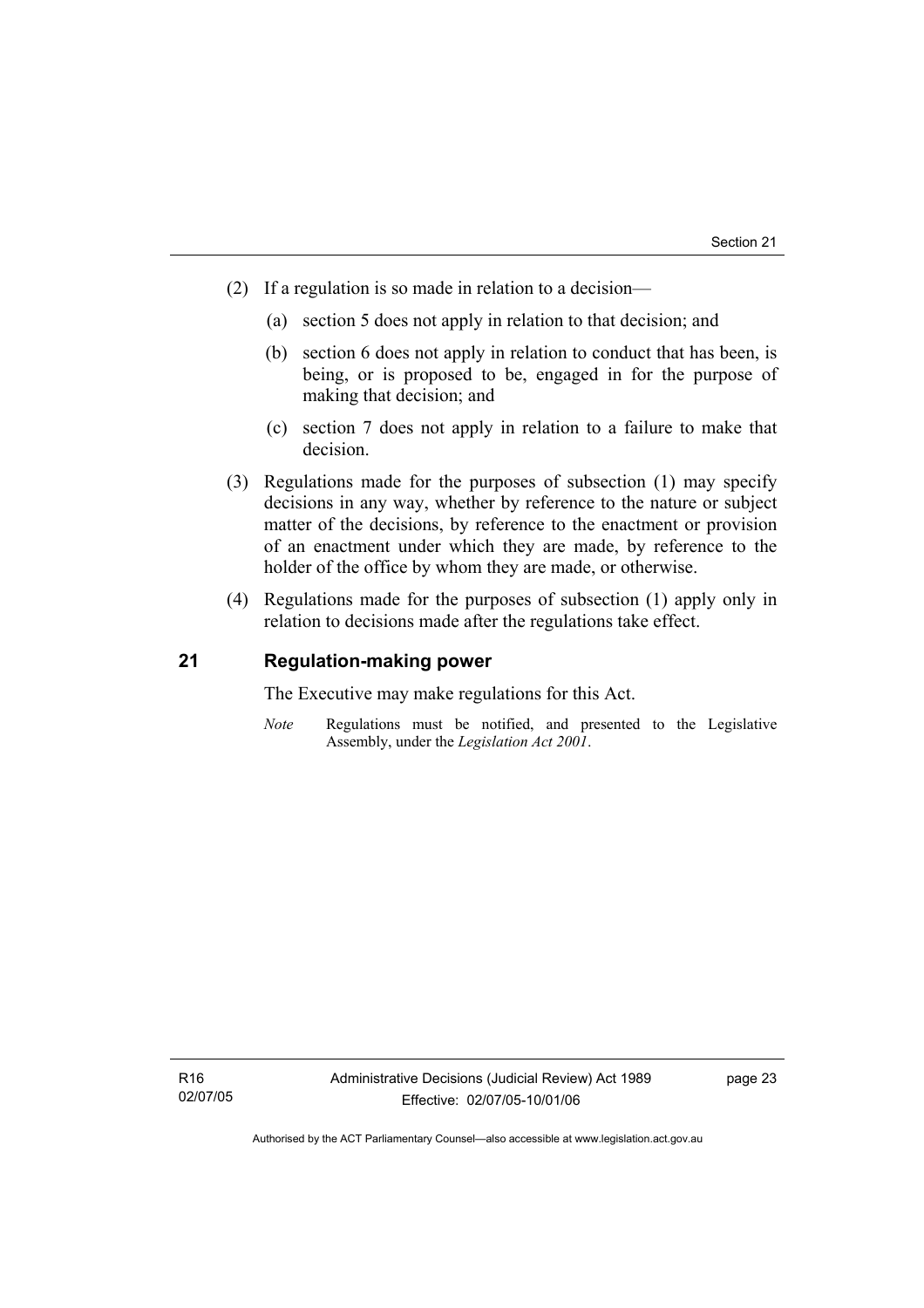# **Schedule 1 Decisions to which this Act does not apply**

(see s 3)

- 1 This Act does not apply to—
	- (a) decisions making, or forming part of the process of making, or leading up to the making of, assessments; or
	- (b) decisions disallowing wholly or partly objections to assessments; or
	- (c) decisions refusing to amend, wholly or partly, assessments;

made under any of the following enactments:

- *Duties Act 1999*
- *Financial Institutions Duty Act 1987*
- *Payroll Tax Act 1987*
- *Stamp Duties and Taxes Act 1987*
- *Taxation Administration Act 1999*.
- 2 This Act does not apply to decisions made under the following enactments:
	- *Confiscation of Criminal Assets Act 2003*
	- *Inquiries Act 1991*
	- *Royal Commissions Act 1991.*
- 3 This Act does not apply to decisions made under—
	- (a) the *Electoral Act 1992*, part 4 (Electorates); and
	- (b) the *Legislation Act 2001*, chapter 5 (Regulatory impact statements for subordinate laws and disallowable instruments).

R16 02/07/05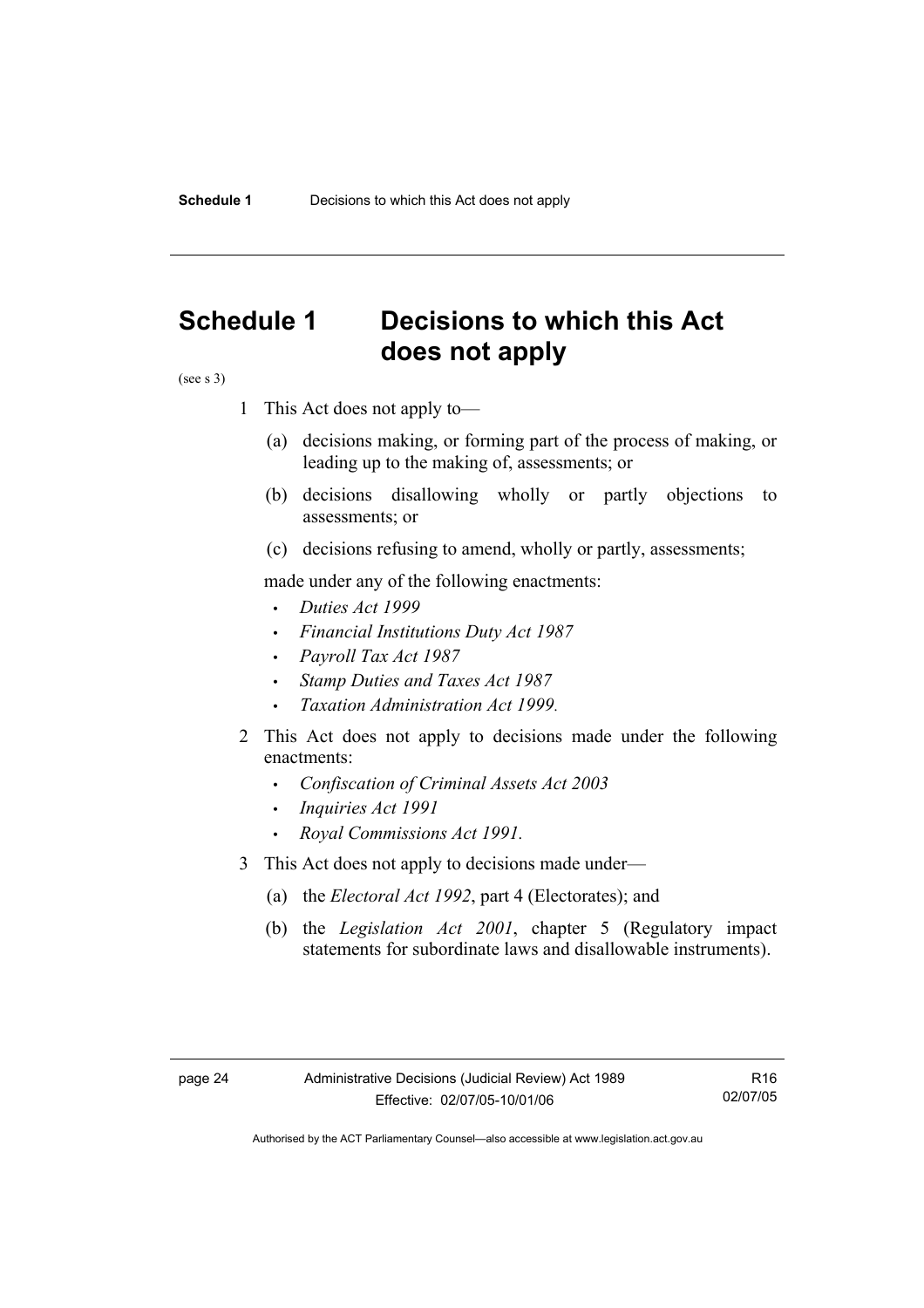- 4 This Act does not apply to—
	- (a) a decision of the Executive under the *Judicial Commissions Act 1994*, section 5 (1), 16 (3) or 18; or
	- (b) a decision of a member of the Legislative Assembly to propose a motion in accordance with section 14 (3) (a) of that Act or to give notice of the motion to the Attorney-General in accordance with section 14 (3) (b) of that Act; or
	- (c) a decision of the Attorney-General under section 16 (1), 17 (1) or 23 (3) of that Act; or
	- (d) a resolution for the examination of a complaint in respect of a judicial officer by a judicial commission passed by the Legislative Assembly under that Act; or
	- (e) a decision of a judicial commission under that Act .
- 5 This Act does not apply to a decision under the *Building Act 2004*, section 96 (Approval of fidelity fund schemes) or section 107 (Suspension or cancellation of approval of approved scheme).
- 6 This Act does not apply to decisions of the Minister under the *Plant Diseases Act 2002*, part 3 (Measures for the control of diseases and pests).
- 7 This Act does not apply to decisions under the *Gungahlin Drive Extension Authorisation Act 2004*.
- 8 This Act does not apply to decisions of the Minister under the *Gene Technology (GM Crop Moratorium) Act 2004*, section 7 (Moratorium orders) or section 8 (Exemptions).
- 9 This Act does not apply to decisions under the *Crimes (Restorative Justice) Act 2004*.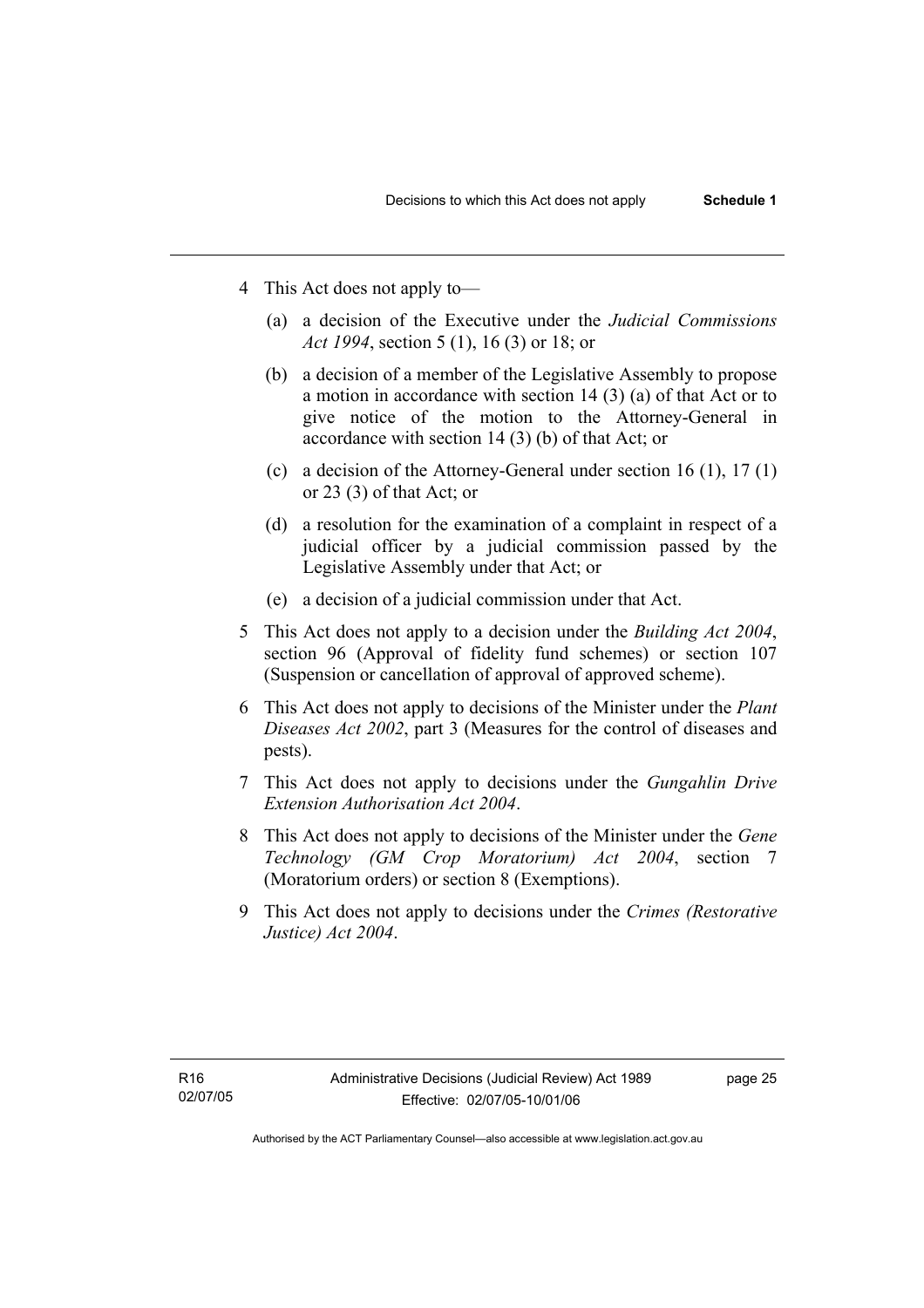# **Schedule 2 Decisions to which section 13 does not apply**

(see s 13)

Section 13 does not apply to any of the following decisions:

- (a) decisions relating to the administration of criminal justice and, in particular—
	- (i) decisions in connection with the investigation or prosecution of persons for offences against a law in force in the Territory; and
	- (ii) decisions in connection with the appointment of investigators or inspectors for the purposes of such investigations; and
	- (iii) decisions in connection with the issue of search warrants under a law in force in the Territory; and
	- (iv) decisions under a law in force in the Territory requiring the production of documents, the giving of information or the summoning of persons as witnesses;
- (b) decisions in connection with the institution or conduct of proceedings in a civil court, including decisions that relate to, or may result in, the bringing of such proceedings for the recovery of pecuniary penalties arising from contraventions of enactments and, in particular—
	- (i) decisions in connection with the investigation of persons for such contraventions; and
	- (ii) decisions in connection with the appointment of investigators or inspectors for the purposes of such investigations; and

R16 02/07/05

Authorised by the ACT Parliamentary Counsel—also accessible at www.legislation.act.gov.au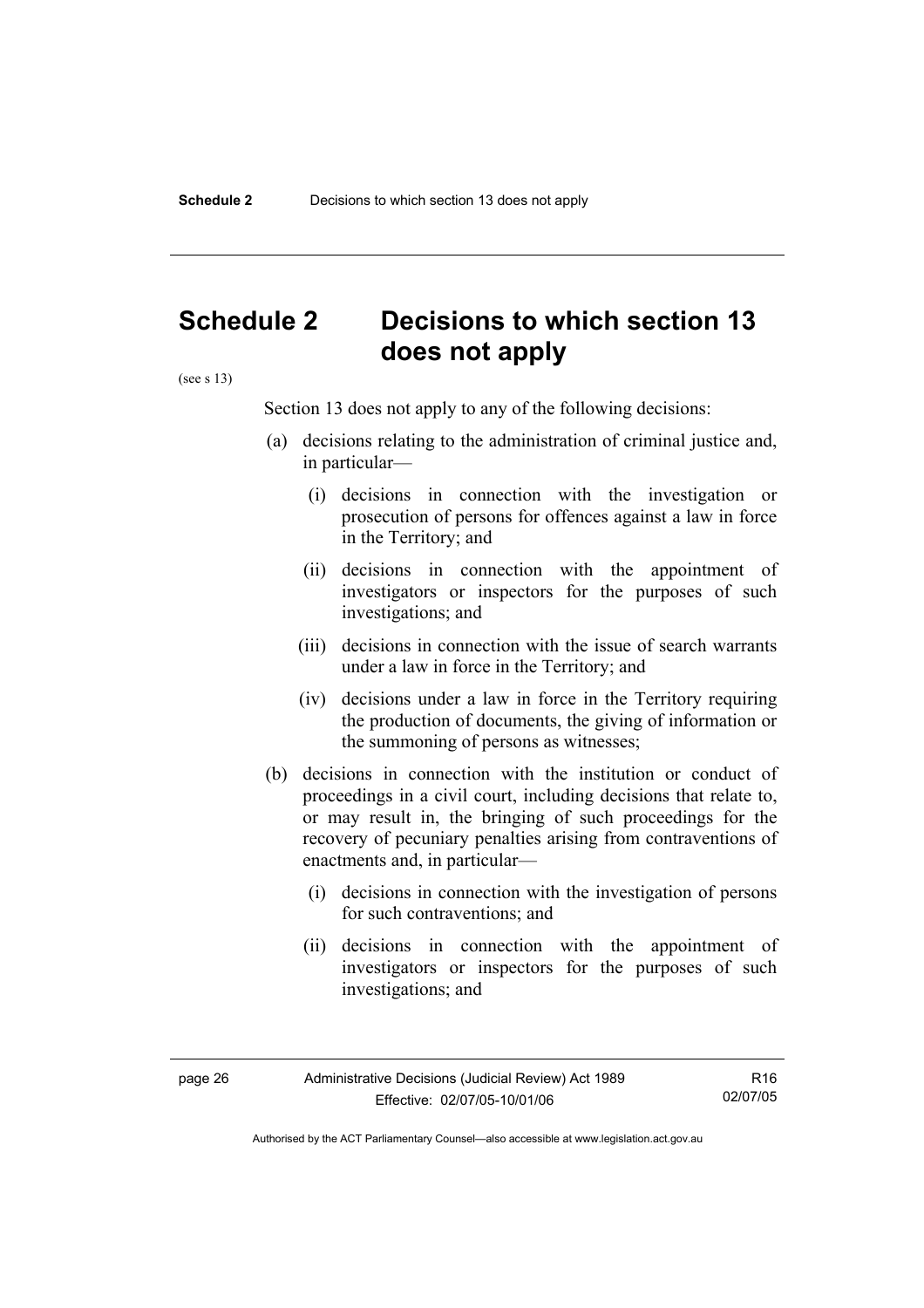- (iii) decisions in connection with the issue of search warrants under enactments; and
- (iv) decisions under enactments requiring the production of documents, the giving of information or the summoning of persons as witnesses;
- (c) decisions authorised by an Act to issue sums out of the public money of the Territory;
- (d) decisions of the Treasurer under the *Financial Management Act 1996*, section 18 (1);
- (e) decisions in connection with the enforcement of judgments or orders for the recovery of money by—
	- (i) the Territory; or
	- (ii) public servants in their official capacities;
- (f) decisions in connection with personnel management (including recruitment, training, promotion and organisation) with respect to the public service other than a decision relating to, and having regard to the particular characteristics of, or other circumstances relating to, a particular person;
- (g) decisions relating to promotions, transfers, temporary performance of duties, of or by individual officers of the public service;
- (h) decisions relating to—
	- (i) the making of appointments to the public service; or
	- (ii) the engagement of persons as employees under the *Public Sector Management Act 1994*; or
	- (iii) the making of appointments under an enactment or to an office established by, or under, an enactment;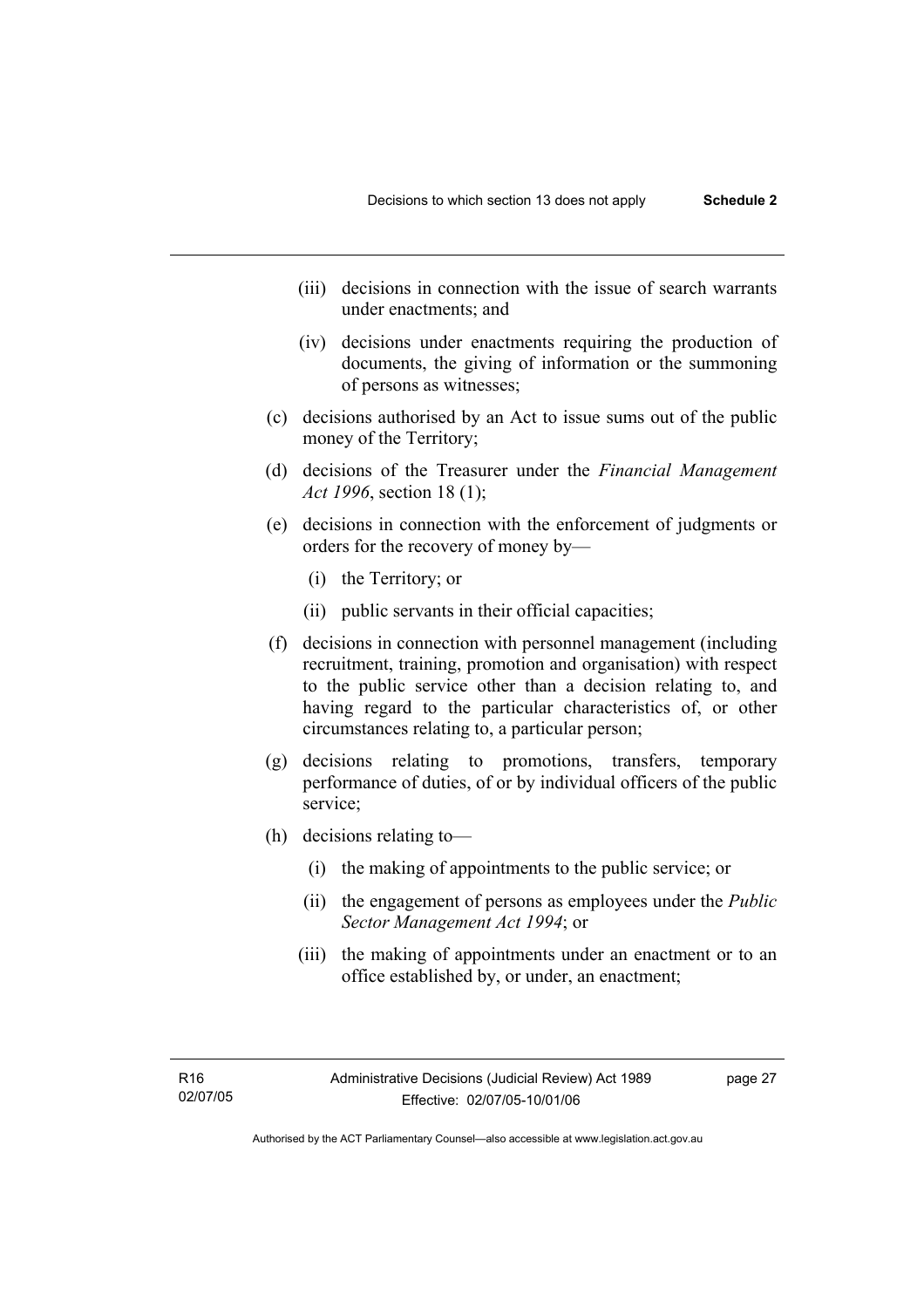- (j) decisions in connection with the prevention or settlement of industrial disputes, or otherwise relating to industrial matters, in respect of the public service;
- (k) decisions relating to the making or terminating of appointments of chief executives under the *Public Sector Management Act 1994*;
- (l) decisions relating to the appointment, or the termination of an appointment, of a person to the office of commissioner for public administration;
- (m) decisions relating to the employment, or the termination of employment, of staff under the *Legislative Assembly (Members' Staff) Act 1989*.

page 28 Administrative Decisions (Judicial Review) Act 1989 Effective: 02/07/05-10/01/06

R16 02/07/05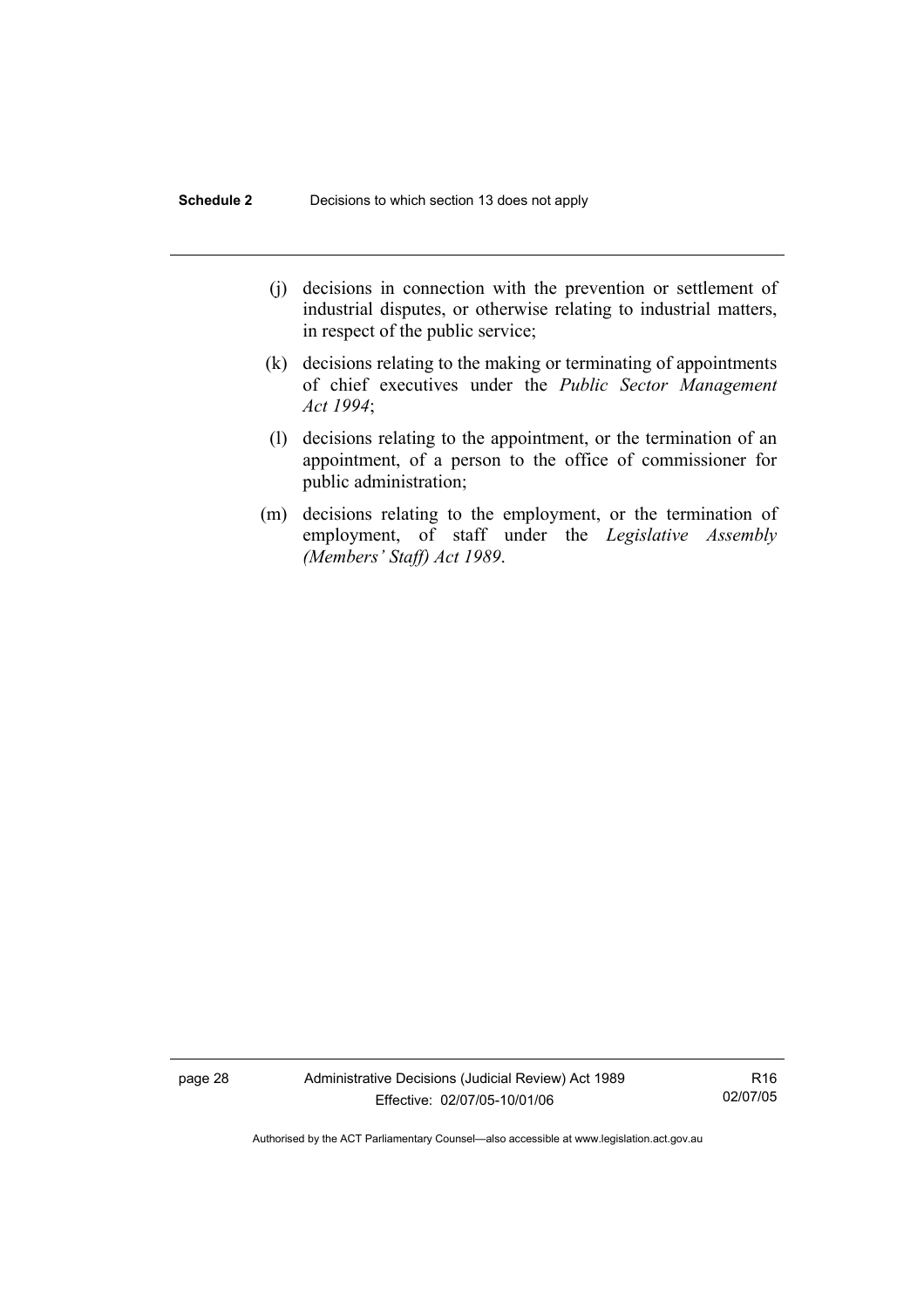# **Endnotes**

# **1 About the endnotes**

Amending and modifying laws are annotated in the legislation history and the amendment history. Current modifications are not included in the republished law but are set out in the endnotes.

Not all editorial amendments made under the *Legislation Act 2001*, part 11.3 are annotated in the amendment history. Full details of any amendments can be obtained from the Parliamentary Counsel's Office.

Uncommenced amending laws and expiries are listed in the legislation history and the amendment history. These details are underlined. Uncommenced provisions and amendments are not included in the republished law but are set out in the last endnote.

If all the provisions of the law have been renumbered, a table of renumbered provisions gives details of previous and current numbering.

The endnotes also include a table of earlier republications.

| $am = amended$                             | $ord = ordinance$                         |
|--------------------------------------------|-------------------------------------------|
| $amdt = amendment$                         | $orig = original$                         |
| $ch = chapter$                             | par = paragraph/subparagraph              |
| $def = definition$                         | pres = present                            |
| $dict = dictionary$                        | prev = previous                           |
| disallowed = disallowed by the Legislative | $(\text{prev})$ = previously              |
| Assembly                                   | $pt = part$                               |
| $div = division$                           | $r = rule/subrule$                        |
| $exp = expires/expired$                    | renum = renumbered                        |
| $Gaz = gazette$                            | $reloc = relocated$                       |
| $h dq =$ heading                           | $R[X]$ = Republication No                 |
| IA = Interpretation Act 1967               | $RI =$ reissue                            |
| ins = inserted/added                       | s = section/subsection                    |
| $LA =$ Legislation Act 2001                | $sch = schedule$                          |
| $LR =$ legislation register                | $sdiv = subdivision$                      |
| LRA = Legislation (Republication) Act 1996 | $sub =$ substituted                       |
| $mod = modified/modification$              | SL = Subordinate Law                      |
| $o = order$                                | underlining = whole or part not commenced |
| om = omitted/repealed                      | or to be expired                          |
|                                            |                                           |

# **2 Abbreviation key**

R16 02/07/05 Administrative Decisions (Judicial Review) Act 1989 Effective: 02/07/05-10/01/06

page 29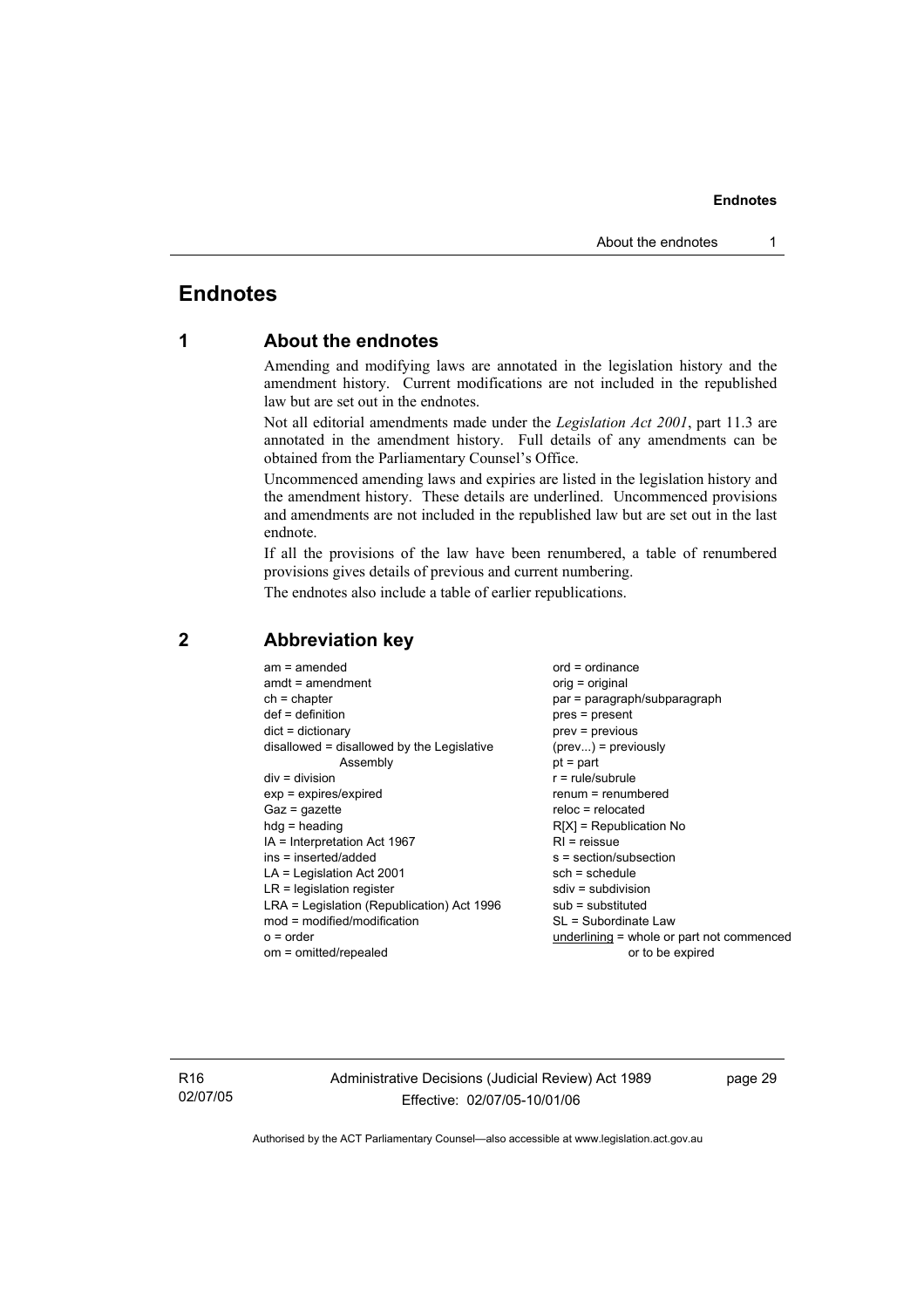3 Legislation history

# **3 Legislation history**

This Act was originally a Commonwealth ordinance—the *Administrative Decisions (Judicial Review) Ordinance 1989* No 33 (Cwlth).

The *Australian Capital Territory (Self-Government) Act 1988* (Cwlth), s 34 (4) converted most former Commonwealth ordinances in force in the ACT into ACT enactments. This allowed the ACT Legislative Assembly to amend and repeal the laws. This Act was converted into an ACT enactment on 11 May 1989 (selfgovernment day).

As with most ordinances in force in the ACT, the name was changed from *Ordinance* to *Act* by the *Self-Government (Citation of Laws) Act 1989* No 21, s 5 on 11 May 1989 (self-government day).

#### **Legislation before becoming Territory enactment**

#### **Administrative Decisions (Judicial Review) Act 1989 A1989-33**

notified 10 May 1989 commenced 11 May 1989 (s 2)

as amended by

#### **Legislation after becoming Territory enactment**

**Royal Commissions and Inquiries (Consequential Provisions) Act 1991 A1991-3 sch** 

notified 1 March 1991 (Gaz 1991 No S7) s 1, s 2 commenced 1 March 1991 (s 2 (1)) sch commenced 1 May 1991 (s 2 (2) and Gaz 1991 No 16)

#### **Administrative Decisions (Judicial Review) (Amendment) Act 1991 A1991-102**

notified 15 January 1992 (Gaz 1991 No S3) s 1, s 2 commenced 15 January 1992 (s 2 (1)) remainder (ss 3-5) commenced 15 July 1992 (s 2 (3))

#### **Electoral Act 1992 A1992-71 s 53**

notified 8 December 1992 (Gaz 1992 No S218)

s 1, s 2 commenced 8 December 1992 (s 2 (1))

s 53 commenced 21 December 1992 (s 2 (2) and Gaz 1992 No S243)

R16 02/07/05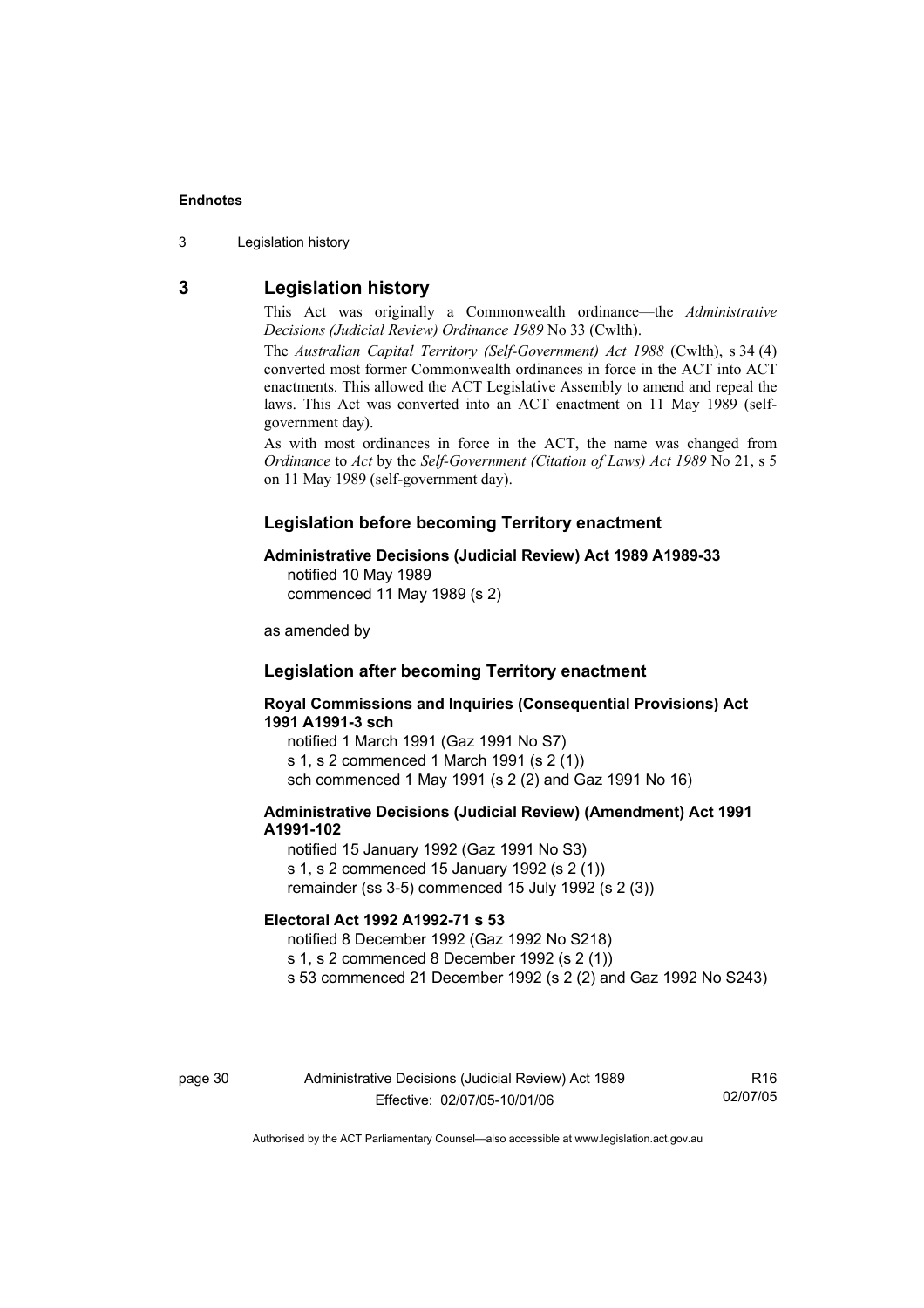#### **Administrative Decisions (Judicial Review) (Amendment) Act 1993 A1993-65**

notified 6 September 1993 (Gaz 1993 No S172) commenced 6 September 1993 (s 2)

#### **Supreme Court (Amendment) Act (No 2) 1993 A1993-91 sch 3**  notified 17 December 1993 (Gaz 1993 No S258) sch 3 commenced 17 December 1993 (s 2)

#### **Judicial Commissions (Consequential Amendments) Act 1994 A1994-10 s 4**

notified 14 March 1994 (Gaz 1994 No S44) s 4 commenced 14 March 1994 (s 2)

#### **Public Sector Management (Consequential and Transitional Provisions) Act 1994 A1994-38 sch 1 pt 3**

notified 30 June 1994 (Gaz 1994 No S121) s 1, s 2 commenced 30 June 1994 (s 2 (1)) sch 1 pt 3 commenced 1 July 1994 (s 2 (2) and Gaz 1994 No S142)

#### **Financial Management and Audit (Consequential and Transitional Provisions) Act 1996 A1996-26 sch pt 1**

notified 1 July 1996 (Gaz 1996 No S130) sch pt 1 commenced 1 July 1996 (s 2)

#### **Land (Planning and Environment) (Amendment) Act (No 3) 1996 A1996-85 s 88**

notified 24 December 1996 (Gaz 1996 No S345) s 1, s 2 commenced 24 December 1996 (s 2 (1)) s 88 commenced 24 June 1997 (s 2 (3))

# **Tobacco Licensing (Amendment) Act 1998 A1998-18 sch 1**

notified 10 July 1998 (Gaz 1998 No S190) commenced 10 July 1998 (s 2)

### **Taxation Administration (Consequential and Transitional Provisions) Act 1999 A1999-5 sch 2**

notified 1 March 1999 (Gaz 1999 No S8) s 1, s 2 commenced 1 March 1999 (s 2 (1)) sch 2 commenced 1 March 1999 (s 2 (2))

R16 02/07/05 page 31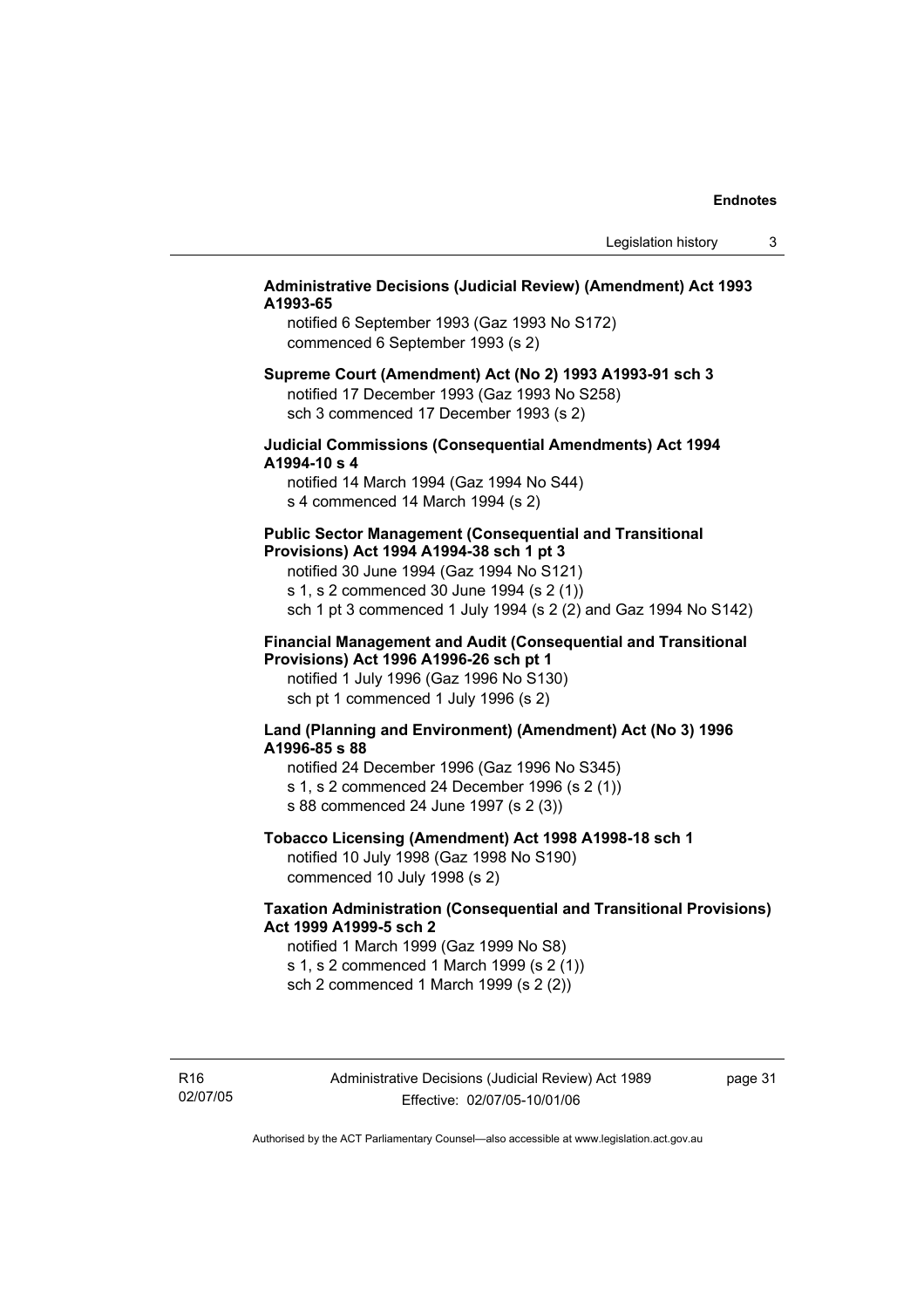| ు | Legislation history |  |
|---|---------------------|--|
|---|---------------------|--|

| Duties (Consequential and Transitional Provisions) Act 1999 A1999-8<br>s 33                                                                                                                                        |
|--------------------------------------------------------------------------------------------------------------------------------------------------------------------------------------------------------------------|
| notified 1 March 1999 (Gaz 1999 No S8)<br>ss 1-3 commenced 1 March 1999 (s 2 (1))<br>commenced 1 March 1999 (s 2 (2))                                                                                              |
| Law Reform (Miscellaneous Provisions) Act 1999 A1999-66 sch 3<br>notified 10 November 1999 (Gaz 1999 No 45)<br>commenced 10 November 1999 (s 2)                                                                    |
| Tobacco Amendment Act 2000 A2000-16 sch 3 pt 1<br>notified 20 April 2000 (Gaz 2000 No 16)<br>s 1, s 2 commenced 20 April 2000 (s 2 (1))<br>sch 3 pt 1 commenced 1 July 2000 (s 2 (3))                              |
| Subordinate Laws Amendment Act 2000 A2000-71 sch 2<br>notified 21 December 2000 (Gaz 2000 No S69)<br>s 1, s 2 commenced 21 December 2000 (IA s 10B)<br>sch 2 commenced 21 June 2001 (IA s 10E)                     |
| Legislation (Consequential Amendments) Act A2001-44 pt 6<br>notified 26 July 2001 (Gaz 2001 No 30)<br>s 1, s 2 commenced 26 July 2001 (IA s 10B)<br>pt 6 commenced 12 September 2001 (s 2 and see Gaz 2001 No S65) |
| Building Amendment Act 2002 A2002-15 s 14<br>notified LR 17 May 2002<br>s 1, s 2 commenced 17 May 2002 (LA s 75)<br>s 14 commenced 18 May 2002 (s 2)                                                               |
| Plant Diseases Act 2002 A2002-42 s 44<br>notified LR 2 December 2002<br>s 1, s 2 commenced 2 December 2002 (LA s 75 (1))<br>s 44 commenced 2 June 2003 (s 2 and LA s 79)                                           |
| Confiscation of Criminal Assets Act 2003 A2003-8 sch 1 pt 1.1<br>notified LR 27 March 2003<br>s 1, s 2 commenced 27 March 2003 (LA s 75 (1))<br>sch 1 pt 1.1 commenced 15 August 2003 (s 2 and CN2003-7)           |

page 32 Administrative Decisions (Judicial Review) Act 1989 Effective: 02/07/05-10/01/06

R16 02/07/05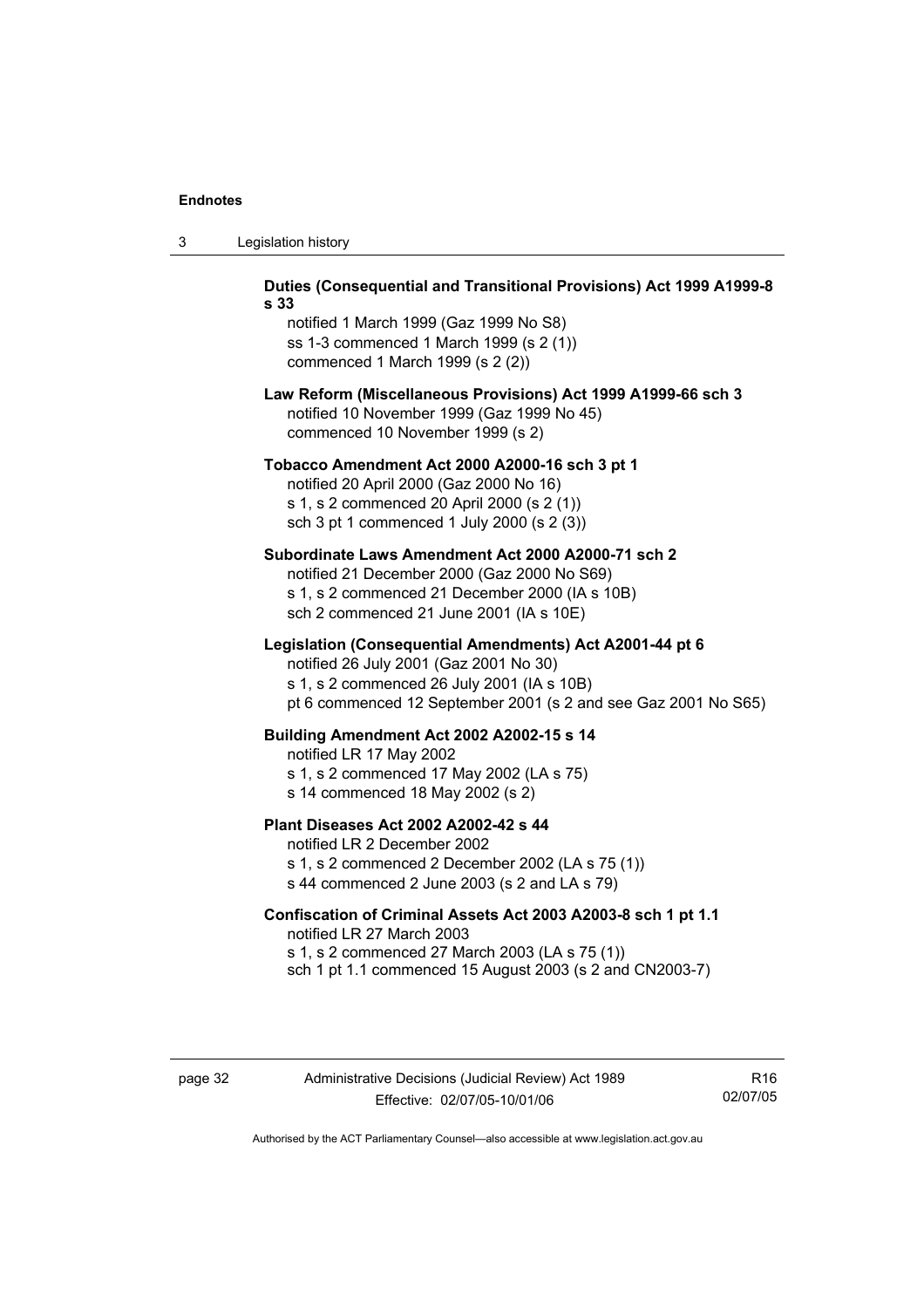#### **Construction Occupations Legislation Amendment Act 2004 A2004-13 sch 2 pt 2.1**

notified LR 26 March 2004

s 1, s 2 commenced 26 March 2004 (LA s 75 (1)) sch 2 pt 2.1 commenced 1 September 2004 (s 2 and see Construction Occupations (Licensing) Act 2004 A2004-12, s 2 and CN2004-8)

#### **Gungahlin Drive Extension Authorisation Act 2004 A2004-27 s 15**

notified LR 26 May 2004

- s 1, s 2 commenced 26 May 2004 (LA s 75 (1))
- s 15 commenced 27 May 2004 (s 2)

# **Gene Technology (GM Crop Moratorium) Act 2004 A2004-40 s 40**

notified LR 9 July 2004

- s 1, s 2 commenced 9 July 2004 (LA s 75 (1))
- s 40 commenced 10 July 2004 (s 2)

#### **Heritage Act 2004 A2004-57 sch 1 pt 1.2**

notified LR 9 September 2004 s 1, s 2 commenced 9 September 2004 (LA s 75 (1)) sch 1 pt 1.2 commenced 9 March 2005 (s 2 and LA s 79)

#### **Court Procedures (Consequential Amendments) Act 2004 A2004-60 sch 1 pt 1.3**

notified LR 2 September 2004 s 1, s 2 commenced 2 September 2004 (LA s 75 (1)) sch 1 pt 1.3 commenced 10 January 2005 (s 2 and see Court Procedures Act 2004 A2004-59, s 2 and CN2004-29)

#### **Crimes (Restorative Justice) Act 2004 A2004-65 s 76**

notified LR 6 September 2004

- s 1, s 2 commenced 6 September 2004 (LA s 75 (1))
- s 76 commenced 31 January 2005 (s 2 and CN2004-28)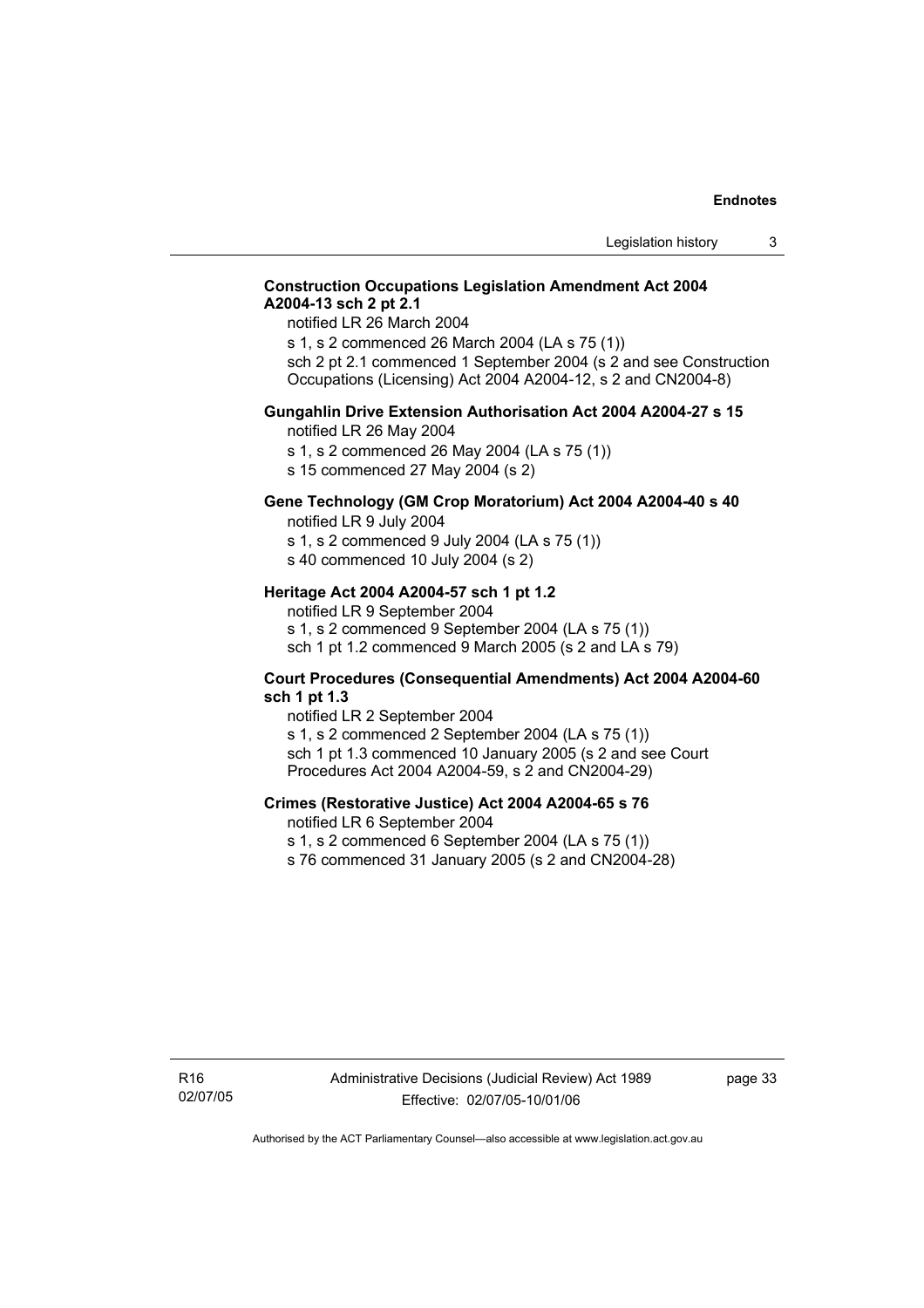4 Amendment history

# **4 Amendment history**

| Commencement<br>s 2                          | om A2001-44 amdt 1.42                                                                                                                                                                                                   |
|----------------------------------------------|-------------------------------------------------------------------------------------------------------------------------------------------------------------------------------------------------------------------------|
| Interpretation                               |                                                                                                                                                                                                                         |
| s <sub>3</sub>                               | am A1991-102 s 4; A1993-65 s 4; A1996-85 s 88; A2001-44<br>amdts 1.43-1.45<br>def <i>duty</i> am A1994-38 sch 1 pt 3<br>def enactment am A1999-66 sch 3<br>def rules of court am A1993-91 sch 3<br>om A2004-60 amdt 1.7 |
| <b>Effect of Act on other rights</b><br>s 9  | am A1991-102 s 5; A1993-65 s 5; A1999-66 sch 3; A2004-57                                                                                                                                                                |
|                                              | amdt $1.3$                                                                                                                                                                                                              |
| <b>Manner of making applications</b><br>s 10 | am A2004-60 amdt 1.8; ss and pars renum R13 LA (see<br>A2004-60 amdt 1.9)                                                                                                                                               |
| <b>Stay of proceedings</b><br>s 16           | am A1999-66 sch 3                                                                                                                                                                                                       |
| <b>Regulation-making power</b><br>s 21       | sub A2001-44 amdt 1.46                                                                                                                                                                                                  |
| Transitional-sch 1, clause 5<br>s 22         | ins A2004-13 amdt 2.1<br>exp 1 July 2005 (s 22 (2))                                                                                                                                                                     |
| sch 1                                        | Decisions to which this Act does not apply<br>am A1991-3 sch; A1992-71 s 53; A1994-10 s 4; A1998-18<br>sch 1; A1999-5 sch 2; A1999-8 s 33; A2000-16 sch 3 pt 1;<br>A2001-44 amdt 1.47; A2002-15 s 14; A2002-42, s 44;   |
|                                              | A2003-8 amdt 1.1; A2004-13 amdt 2.2; A2004-27 s 15;<br>A2004-40 s 40; A2004-65 s 76                                                                                                                                     |

page 34 Administrative Decisions (Judicial Review) Act 1989 Effective: 02/07/05-10/01/06

R16 02/07/05